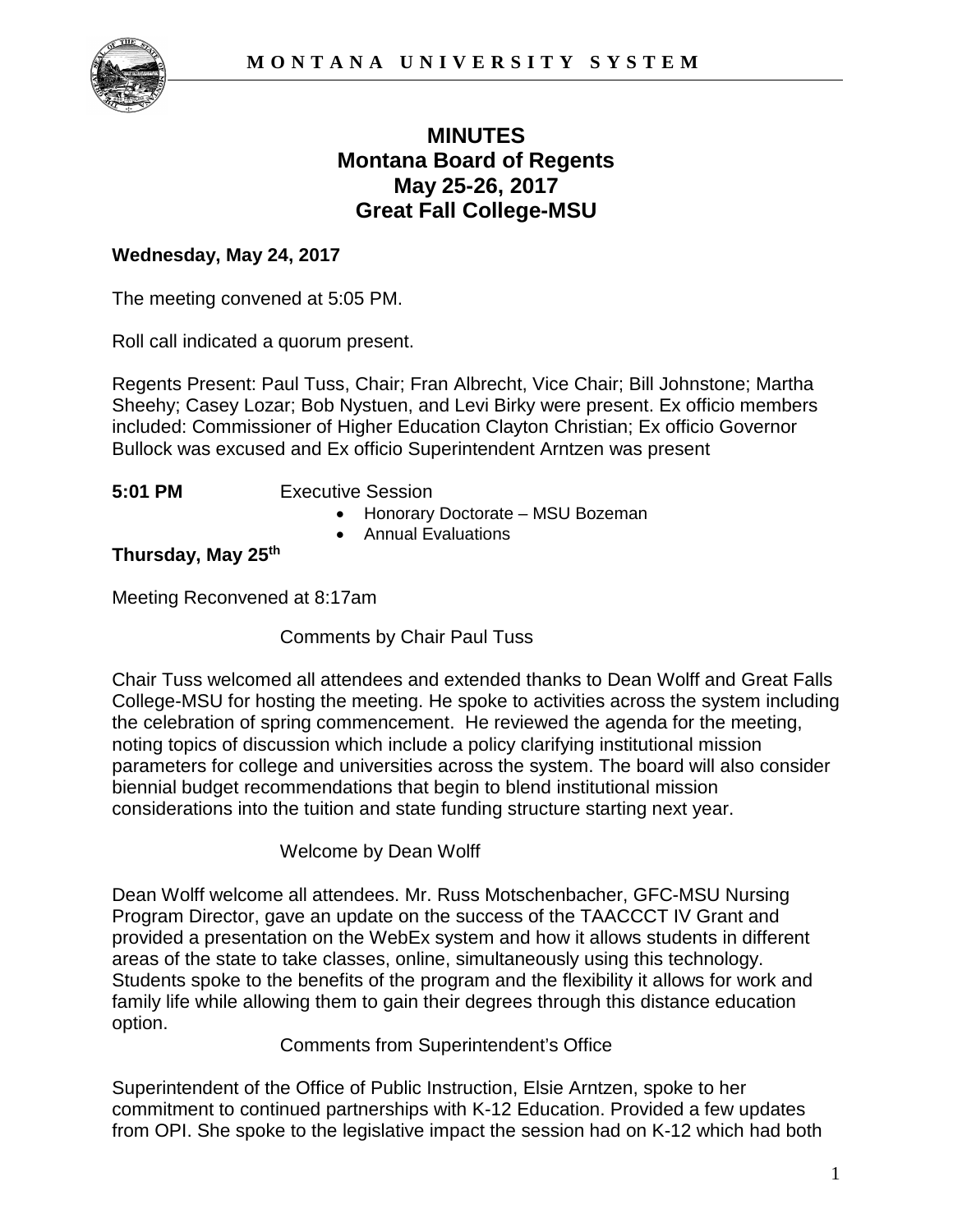

pros and cons. She mentioned the passage of HB 191 and corresponding cut of \$6.7 million from the system. She noted the special education funding increase of \$1.4 million as well as the changes to program 6 and program 9; noting that these increases were offset by eliminating general fund Reimbursement Block Grants and the Natural Resource Development payment resulting in a \$124 million reduction in state aid to schools. She spoke to the need for leadership now and going forward to help ensure students have a bright future. She provided an update related to the federal plan, ESSA. She stated that they are updating the state plan based on new federal requirements and feedback related to school finance reporting, homeless students, English language learners, long-term goals and college and career readiness. Small workgroups of OPI Staff and education stakeholders are focusing on specific sections. She extended thanks and appreciation for the continued, effective partnerships with OPI and the MUS.

Approval of Minutes

• March 9-10, 2017 Board Meeting Minutes

Regent Nystuen made a motion to approve the March 9-10, 2017 Board meeting minutes. Motion passed (7-0).

• May 4, 2017 Board Conference Call Minutes

Regent Albrecht made a motion to approve the May 4, 2017 Board conference call minutes. Motion passed (7-0).

# Commissioner's and System Report

Commissioner Christian spoke to the continued successful partnerships with OPI and throughout the system. He spoke to the success of internal academic program review process that has been established and effective at Great Falls College-MSU. The primary goals are to enhance the alignment of the College's academic programs with the College's own core indicators and core themes, community needs and MUS initiatives.

• 2017 Legislative Session Overview

Deputy Commissioner Trevor provided an updated on the 2017 legislative session including: HB 2 – general approps and corresponding program breakdowns for program 1: OCHE Admin, Program 2: Student Assistance; he mentioned the increased cost of slots for WWAMI and the successful securing of funding to continue them. He stated Undergraduate financial aid programs did not receive base increases. This will also allow some new slots for Mental Health in Graduate Medical Education. Commissioner Christian discussed the impact the reduction associated with Program 2 can have. Early projections with the 5% reduction showed us removing 32 of the 30 slots within the program. He noted these programs are incredibly important for Montana. Deputy Commissioner Trevor spoke to Program 4: community colleges, Program 9: Appropriations Distribution, Program 10: Research and Service Agencies. He spoke to the \$8 million cut to the budget via House Bill 2 over the next biennium. He spoke to the state employee pay plan (SB 294), noting that the state provided 70% to help cover cost of pay plan. Discussion followed. Commissioner Christian noted that campuses with a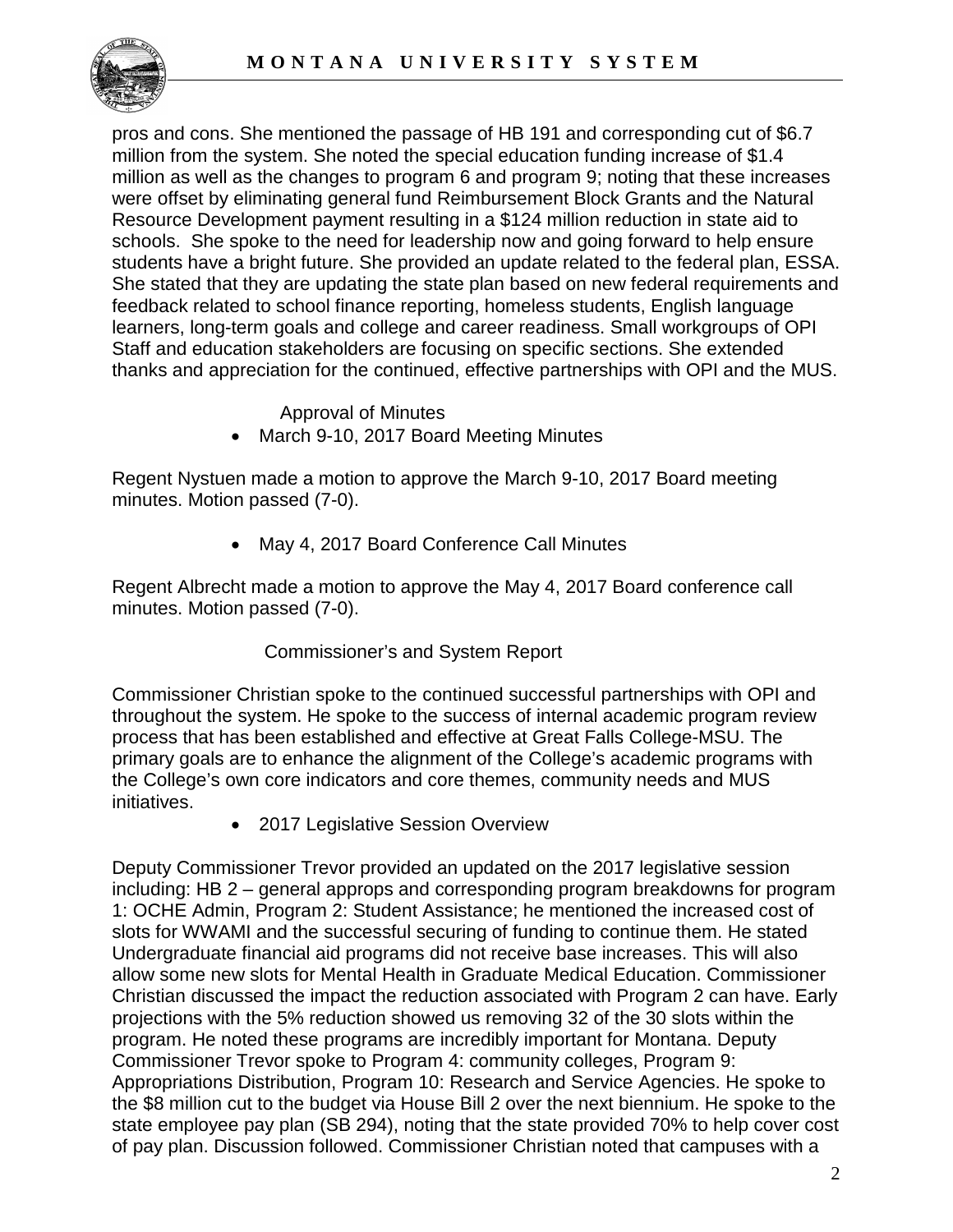

flat or slightly increased budget compared to the 17 Base, without present law adjustments will still see need reductions at those campuses. Deputy Commissioner Trevor noted that \$4.7 million is based on resident student share of enrollment, rather than traditional state share of current unrestricted funds. Discussion followed. He discussed the OTO funding related programs and noted the building projects/deferred maintenance that was included in HB 5. He touched on other legislative bills that relate to the MUS such as SB 85- 6 Mill Levy. Discussion followed.

• FY17 Enrollment Report

Deputy Commissioner Trevor displayed an enhanced analysis tool, developed internally for reporting enrollment. He reviewed the interactive interface tool. He reminded attendees that enrollment is calculated by adding Summer and Fall enrollment figures and annualize spring to produce the fiscal year FTE. Discussion followed. Commissioner Christian discussed the enrollment changes on a national level. He noted that the nation is experiencing a decline in enrollment and expect it to continue with a decrease in high school graduates. He extended congratulations to MSU-Bozeman and President Cruzado on their great work on admissions; he noted that they are an outlier compared to what we see across the nation. He shared some data, provided by WICHE, noting that the overall projection of high school graduates is on a downhill slide and is expected to continue. He spoke to the demographic breakdown, noting that the number of minorities are where the increases are and often those groups need more assistance, need-based aid, etc. for completion. He discussed the projections for the West and noted that most of the declines are from California and Alaska. Montana ranks in the moderate increase bracket but still overall in the lower half. He noted that at conferences across the nation, conversations are being had about how to increase recruitment of non-resident students. Comparatively, Montana is relatively flat, but the competition for these students will continue. He spoke to the need to be practical and budget practically to maintain our institutions. We must continue to focus on program prioritization for program management. Shared services must also be at the forefront if we want to continue to serve students. He noted that the needs across the country haven't changed, we still need a higher percentage of adults with some form of postsecondary education. He spoke to goal in Montana of increasing that percentage from 40 to 60%. He spoke to job creation and the percentage of those jobs that require some postsecondary education. We need to work closely to serve the needs of the local economy and work to ensure programs being offered also serve the economy. We need to think about completion and retention, only place to find students now is to increase our own retention of current students. Discussion followed.

• OCHE Organizational Structure

Commissioner Christian noted that changes are being made at the OCHE office. He noted the combination of the Deputy Commissioner of ARSA with the Two-Year sector, which is working well. He informed the board the position for Deputy Commissioner for Finance has been eliminated with the duties being absorbed by others. Mr. Chuck Jensen has a new job, much of the finance role has been reassigned to Deputy Commissioner Trevor. Mr. Ron Muffick is taking on LRPB and facility related projects while Deputy Commissioner McRae and Chief Legal Counsel Viv Hammill are taking on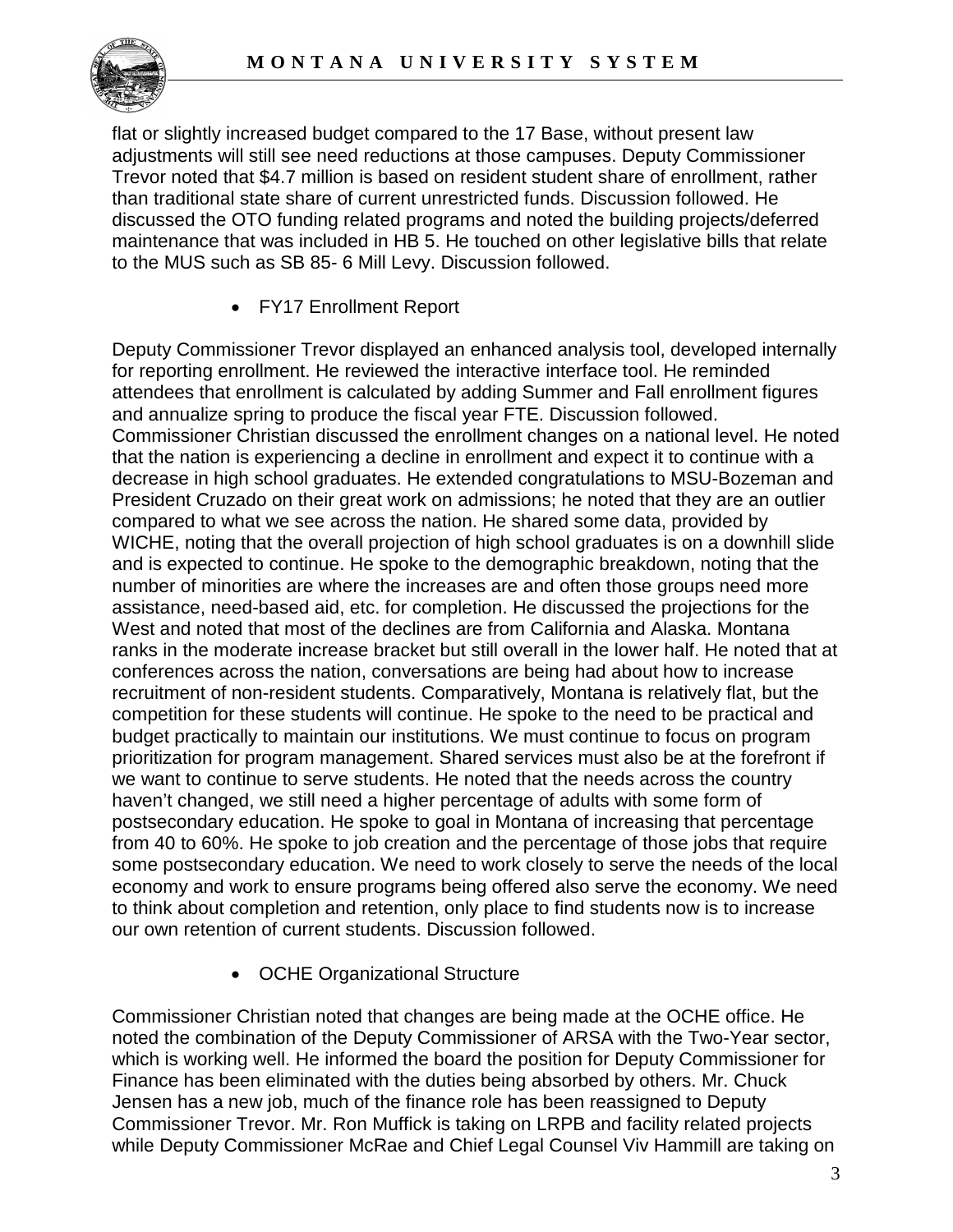

some of the responsibilities associated with Benefits, 529 Plan, etc. He noted the realignment of the Benefits Manager, as Connie Welsh has retired and the new, expanded role will be filled by Mary Lachenbruch in our office. He stated that we are trying to lead by being more efficient, combine services in our structure, etc.

• Campus Reports (Linked to agenda)

Reports are linked to the agenda and highlights of the work across the system.

• Other/Campus Introductions

Commissioner Christian introduced and welcomed back Ms. Jane Baker as Interim Dean of Helena College-UM. Other campuses including MSU, MT Tech, FVCC and others made various introductions to new staff and extended thanks to other staff who were retiring, etc. Chair Tuss acknowledged and welcome the Tribal Presidents who were present.

• MAS 2017 Administrator of the Year Award

The 2017 MAS Administrator of the Year Award was presented by the Montana Association of Student (MAS) to Mr. Tracy Ellig, Executive Director of University Communications at MSU-Bozeman.

Academic, Research and Student Affairs Committee

#### **ACTION**

a. Institutional Mission Parameters Policy 219.1; OCHE *ITEM 175-102- R0517 | Attachment #1* 

Ms. Elizabeth Ternes, Academic Policy Specialist at OCHE, presented this request before the board for the approval of the creation of Policy 219.1 – Institutional Mission Parameters to establish institutional classifications to serve as mission parameters to guide the Montana University System. She explained that, to better guide the MUS and the distinct institutions that make up the system, a board policy establishing institutional mission parameters through institutional classification is being proposed. The policy broadly defines the mission of Two-Year Colleges, Regional Comprehensive Universities, Special Focus Universities, and Research Doctoral Universities and highlights key attributes associated with each institution type. Each institution of the MUS has been identified as fitting within one institutional mission type. The community colleges have been omitted from this policy as the missions of those institutions are determined by their individual governing boards. The institutional classifications in this policy serve as a set of institutional mission parameters which will help to guide the governance of the MUS. These parameters set out in policy will provide a framework for governance of the system and a clear articulation of the differing roles and unique value of each institution within the system. Mission statements approved by the Board of Regents further express the purpose and intent of each individual institution. Discussion followed.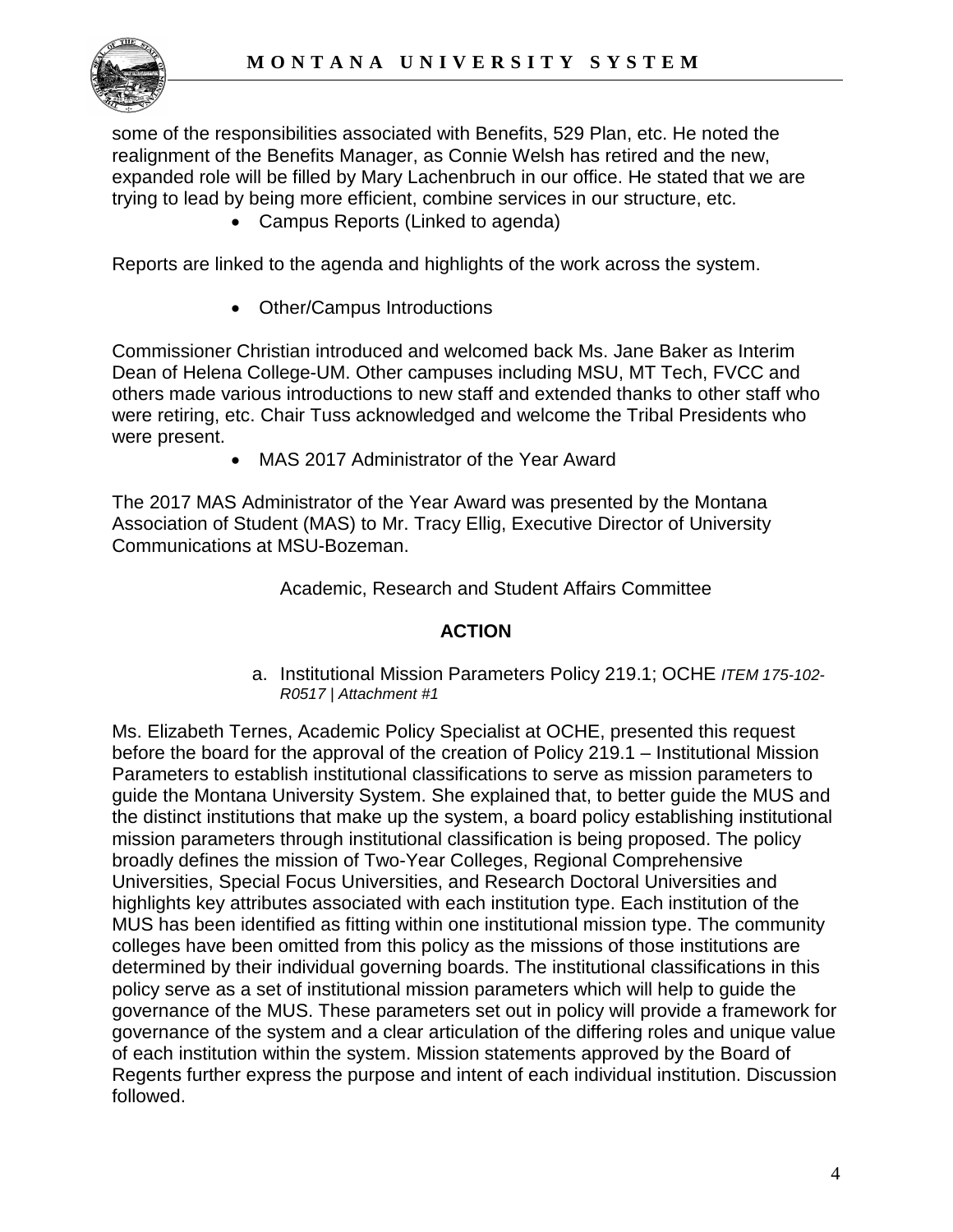

b. Level II Executive Summary | *Supporting Documentation*

Regent Sheehy spoke to the process related to these submissions. Each campus spoke to their respective requests: MSU-Bozeman: Individual Interdisciplinary Program Ph.D.; MSU-Northern: College of Health Sciences; UM-Missoula: Department of Occupational Therapy; and Retitle the Montana Center for Childhood Trauma to the National Native Children's Trauma Center; MSU-Billings: Occupational Therapy M.S, in partnership with the University of Montana. Discussion followed.

# **INFORMATION**

a. Montana Tech Update

Chancellor Blackketter, MT Tech presented before the board related to mission parameters for MT Tech. He reviewed the mission statement for MT and its specific commitment to engineering, science and technology. He noted the history of this conversation beginning back in September and charged MT Tech with special focus on how/where they fit. He clarified that MT Tech is a global mission focused research and academic institution. He shared samples of their unique, special focus programs. He discussed MT Tech's reputation and accolades. He discussed thee work group that was formed called WIRE – Workgroup for Institution Realignment for Excellence and will meet regularly. He clarified that this is not a mission change but a mission affirmation and commitment to a new level of focused excellence. Discussion followed.

b. Rural Educator Task Force Update | *Attachment #1* 

Ms. Angela McLean, Director of American Indian/Minority Achievement and K-12 Partnerships, along with Dr. Tricia Seifert, Head of Department of Education Montana State University; Dr. Anneliese Ripley, Dean of Outreach at UM-Western; presented an update before the board on the Rural Educator Task Force. They provided the history to date noting that in May 2016, a group of Montana Hi-Line School Administrators, reported concerns regarding ability to fill educator vacancies to the Montana Board of Regents. In fall 2016 the Montana University System Office of the Commissioner of Higher Education launched The MUS Educator Recruitment and Retention Task Force to examine and address the needs of rural Montana schools. The Task Force convened monthly by telephone and conducted and shared research and formulated plans that would mitigate school needs both in the short and long term. The Task Force recommends to the Commissioner that the group be reconstituted for 2017-2018 in order to: follow up on work done 2016-2017 and monitor programming needs; establish systemic Dual Enrollment efforts around pre-service education; continue research to support policy conversations around rural educator recruitment and retention; extend conversations to all Montana schools of education. Discussion followed.

c. Creation of Healthcare Education and Workforce Council

Ms. Janelle Booth, MUS Research Director, provided an update to the board regarding the creation of a healthcare education and workforce council. She noted the purpose behind this council is to advise the Commissioner, Board of Regents, Governor, &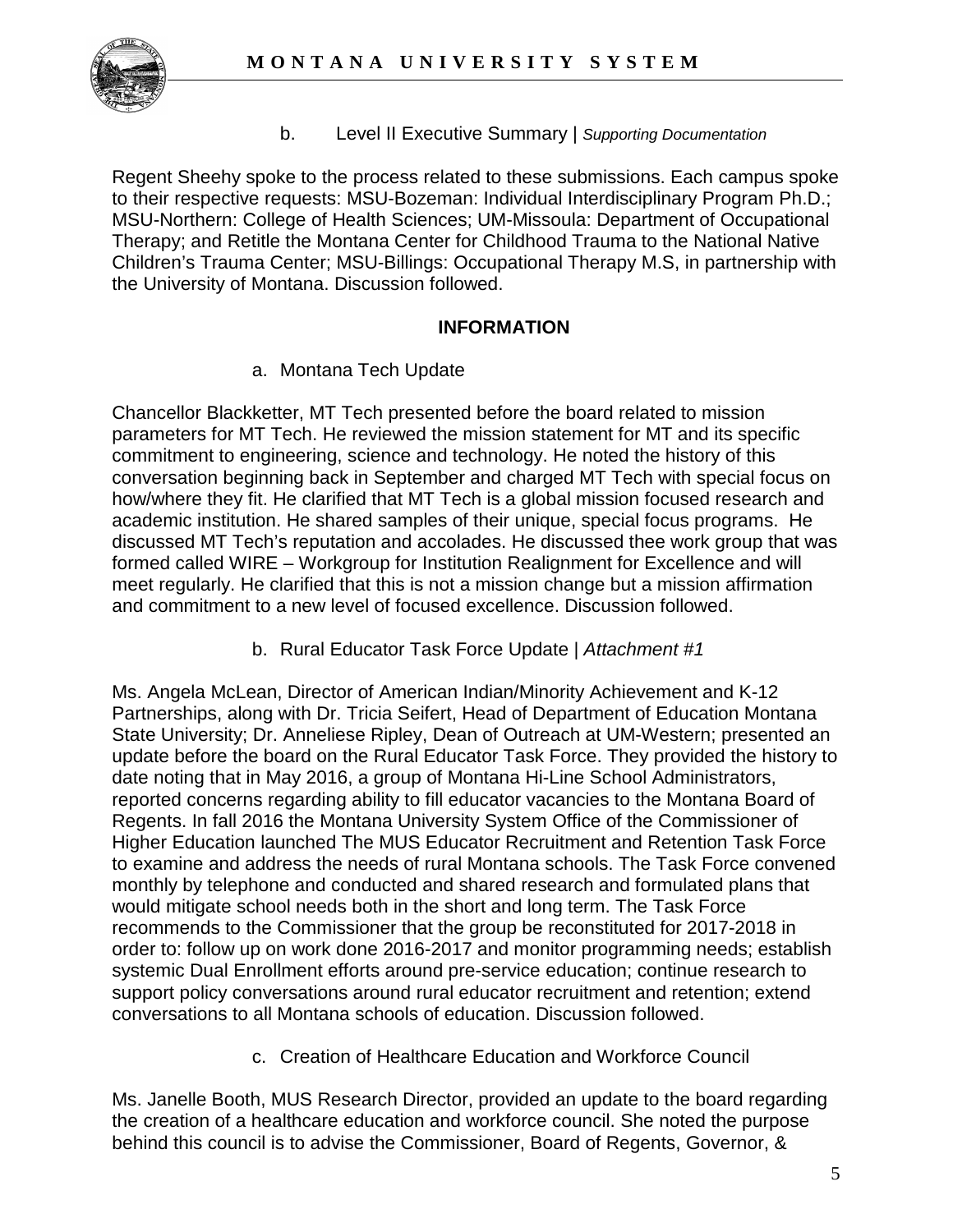

legislative entities on healthcare education and workforce issues and policy; ensure the Montana Healthcare Education and Workforce Strategic Plan is adopted and a work plan implemented; ensure healthcare educational programs and workforce entities cooperate in addressing workforce issues; identify resources to support healthcare education and workforce initiatives; and evaluate annually the performance of key healthcare education and workforce initiatives. Council membership was reviewed and discussed. Discussion followed.

d. Level I Memorandum (February, March)

Regent Sheehy discussed the process behind these approvals; noting that they include minor changes and are approved at the Commissioner's Office via direction of the board.

e. Intent to Plan Proposals (February, March)

Deputy Commissioner Cech noted the programs listed below are under development and have completed the necessary intent to plan documentation. Discussion followed.

**Programs Under Development** (Completed Intent to Plans)

*Submitted March 2017- Expiration – November 2018*

**University of Montana**

[M.S/M.A in Interdisciplinary Studies](http://mus.edu/che/arsa/IntenttoPlan/2017/UM/I2P_UM_March2017_MIStoMA_MS.PDF)

**Montana State University- Billings**

[M.S. in Adventure Leadership in Health and Recreation](http://mus.edu/che/arsa/IntenttoPlan/2017/MSUB/I2P_MSUB_March2017_HealthRec.pdf)

**Montana State University**

[Sustainability Minor](http://mus.edu/che/arsa/IntenttoPlan/2017/MSU/I2P_MSU_March2017_SustainMinor.pdf)

*Submitted February 2017- Expiration November 2018*

**Great Falls College-Montana State University**

[Pharmacy Technician C.A.S.](http://mus.edu/che/arsa/IntenttoPlan/2017/GFC/I2p_GF_March2017_PharmCAS.PDF)

**Helena College-University of Montana**

[Sheet Metal C.A.S](http://mus.edu/che/arsa/IntenttoPlan/2017/HC/I2P_HC_February2017_SheetMetalCAS.PDF)

**Montana State University-Bozeman**

[M.A. Teaching](http://mus.edu/che/arsa/IntenttoPlan/2017/MSU/I2P_MSU_March2017_MAteaching.pdf)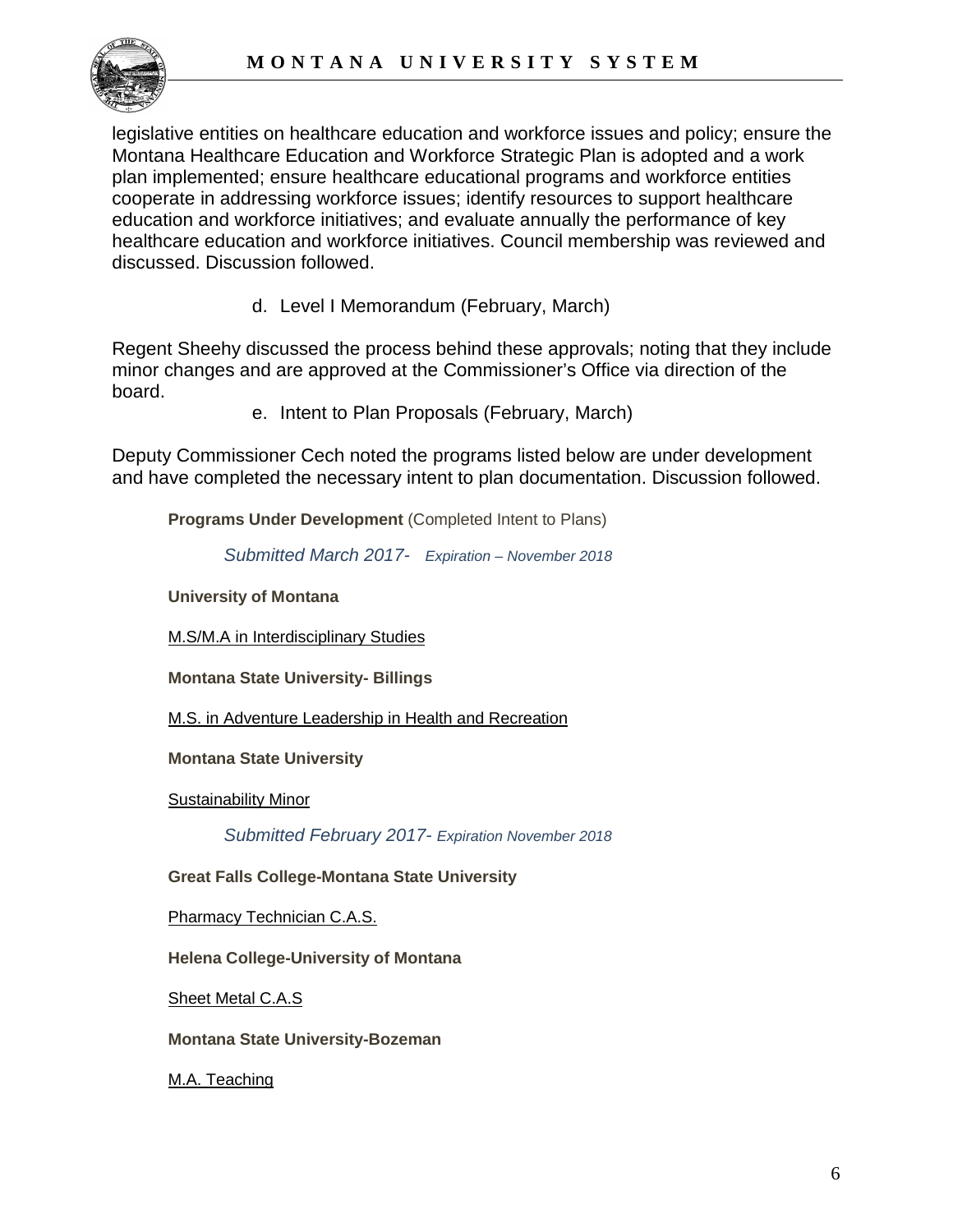

Budget, Audit and Enterprise Risk Committee

# **CONSENT**

- a. Request for Authorization to Execute a Lease for Additional Area at Kalispell for the Montana State University Nursing Program; MSU-Bozeman *ITEM 175-2007-R0517*
- b. Request for Authorization to Expend Computer Fees; MSU-Bozeman *ITEM 175-2004-R0517*
- c. Request for Authorization to Expend Student Equipment Fees; MSU-Bozeman *ITEM 175-2005-R0517*
- d. Request for Authorization to Expend Student Computer Fee Allocation; MSU-Billings *ITEM 175-2703-R0517*
- e. Request for Authorization to Expend Computer Fees; MSU-Northern *ITEM 175-2802-R0517*
- f. Request for Authorization to Expend Student Equipment Fees; Great Falls College-MSU *ITEM 175-2901-R0517*
- g. Request for Authorization to Expend Student Computer Fees; Great Falls College-MSU *ITEM 175-2902-R0517*
- h. Request for Authorization to Expend Student Computer Fees; Montana Tech *ITEM 175-1502-R0517*
- i. Request for Authorization to Expend Student Computer Fees; Helena College-UM *ITEM 175-1901-R0517 | Attachment #1 | Attachment #2*
- j. Request for Authorization for Renewal of Operating Agreement; MSU-Northern *ITEM 175-2803-R0517 | Attachment #1*

# **ACTION**

a. 2019 Biennial Budget Recommendations; OCHE *ITEM 175-103- R0517*

Presentation | Campus Profile | Tuition & Fees – Detail

- Attachment #1: Campus Tuition & Fee Schedules
- Attachment #2: State Appropriation Allocations
- Attachment #3: Performance Funding: FY2018 Allocations | PF Metric
- Addendum #1: UM Non-resident Undergraduate Tuition Rate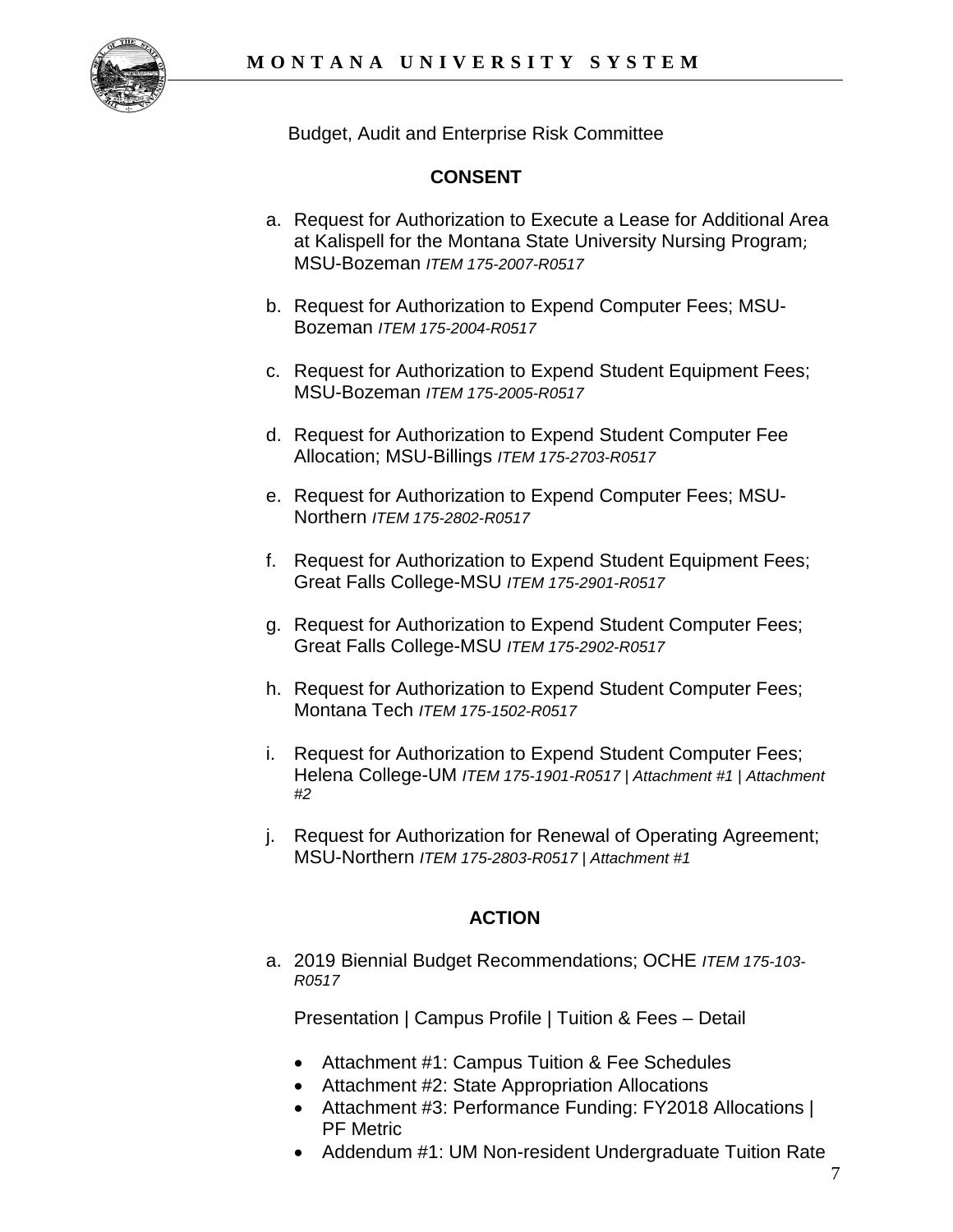

Deputy Commissioner Trevor presented this request to the board; seeking adoption from the Board of Regents for the 2019 Biennial Budget Recommendations for setting tuition and mandatory fees, distributing state appropriations, and approving nonmandatory course, program, and auxiliary fees. He noted that this request includes approval for tuition & mandatory fees, level tuition and fee rates by campus/mission type (to the extent possible), increase individual campus rates, taking into consideration state appropriation allocations, enrollment projections, and peer benchmarks; Hold increases to mandatory fees flat (0% increase); state appropriations; allocate state appropriations based on FY17 distributions (with a few adjustments); distribute \$15 million of state appropriations in each year of the biennium using the MUS Performance Funding Model. Course & program fees, room & board; approve campus submissions of individual course fees, program specific fees, as well as room and board and other designated fees.

He noted that the recommendations are specific to the educational units. He stated that the recommendations are based on: state funding levels, enrollment projections, mission parameters, peer benchmarks and operating budget metrics. He noted that Institutional Requirements – State Approps = Required Tuition Revenue which results in an FY18 budget is projected to be \$4.8M short of budget goal, FY19 \$1.6M short. The net effect of this will require some campuses to constrict budgets in order to: annualize pay, address statewide and higher education fix cost increases, as well as meet contractual and compliance obligations. He reminded the board of Goal 3 from the strategic plan which is to improve institutional and system efficiency and effectiveness by controlling costs and operating efficiently is a critical component of the BOR Strategic Plan. Tuition growth over that last 10 years have mirrored inflationary growth. He discussed the total education revenue per student FTE, FY 16; noting that total educational revenue is the sum of public higher education state appropriations and public in-state and out-of-state net tuition. Montana ranks nearly last in the nation in the amount of total funding per student.

By comparing FY 15 to what the proposed FY 18 current unrestricted exp – state approps + tuition revenue, he noted that three out of 5 MUS campuses will operate on fewer dollars in FY 18 than FY 15. He discussed FY 17 Actual vs FY 18 goal noting that \$14.6 million will be added to FY 17 for present law and pay plan which produces the FY 18 Budget goal. He discussed what tuition would look like without any additional revenue. Lack of funding for Present Law combined with 2% cut creates an \$18.8 million hole. The recommendation for FY 18 is a 2% increase based on enrollment projections and tuition increases varying by campus; this still results in \$4.8 million short of goal. Recommendation or FY 19 include a 2.7% increase based on enrollment projections and tuition increases varying by campus will still result in \$1.6 million short of goal.

In summary, recommendations include:

# **Tuition & Mandatory Fees,**

- Remove lower/upper division rate differences for each campus
- Level tuition and fee rates by campus/mission type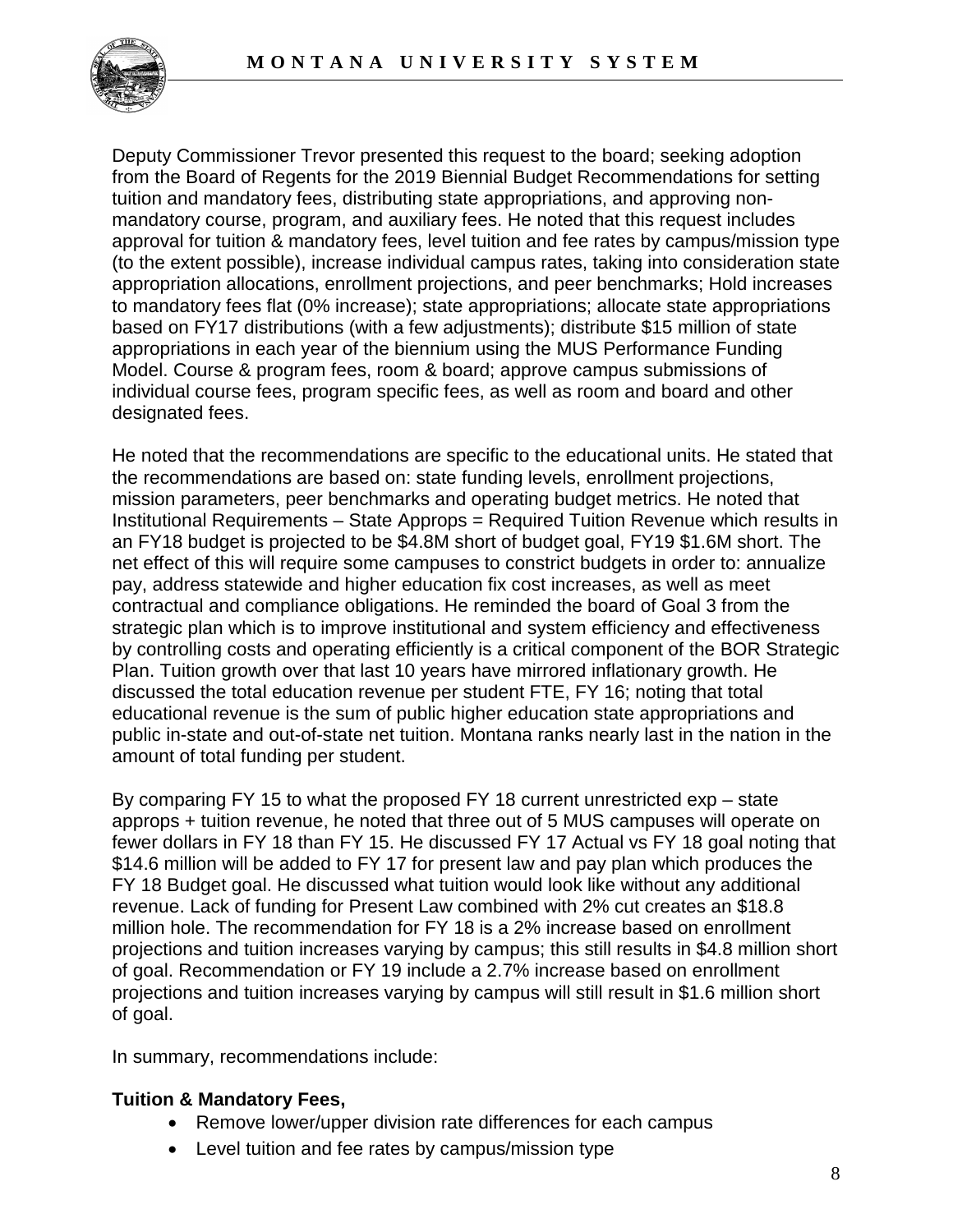

- Adjust by campus, taking into consideration state appropriation allocations, enrollment projections, and peer benchmarks
- Hold increases to mandatory fees flat (0% increase)

# **Budget**

• Allocate state appropriations based on FY17 distributions (with a few adjustments) Distribute \$15M of state appropriations in each year of the biennium using the MUS Performance Funding Model

# **Course & Program Fees, Room & Board**

• Approve campus submissions of individual course fees, program specific fees, as well as room and board and other designated fees

These recommendations produce tuition increases that vary by campus, level, residency, and year. He reviewed several grafts depicting the suggested recommendations and impact on campuses. Discussion followed.

- b. Campus Requests for Mandatory Fee Increases
	- 1. Request for Authorization to Increase the Student Health Services Fee; MSU-Bozeman *ITEM 175-2011-R0517 | Attachment #1 | Attachment #2*

Dr. Chris Kearns, Vice President for Student Success at MSU, presented this request, consistent with BOR Policy 940.12.1 (Tuition and Fee Approval) and BOR Policy 506.1 (Student Participation in Fee Decisions), seeking the Board of Regents of the Montana University System approval of a fee increase to the Montana State University Bozeman Health Services Fee in each of the next two academic years.

> 2. Request for Authorization to Increase Student Engagement and Recreational Facilities Project Fee; MSU-Bozeman *ITEM 175-2012-R0517 | Attachment #1 | Attachment #2 | Attachment #3 | Attachment #4 | Attachment #5*

Dr. Chris Kearns, Vice President for Student Success at MSU, consistent with BOR Policy 940.12.1 (Tuition and Fee Approval) and BOR Policy 506.1 (Student Participation in Fee Decisions), seeking the Board of Regents of the Montana University System authorization for Montana State University to increase the ASMSU activity fee to provide funding for student clubs and Student Recreational Facilities Project. Discussion followed.

> 3. Request for Authorization to Increase the Health Services Mandatory Fee; MSU-Billings *ITEM 175-2704-R0517 | Attachment #1 | Attachment #2 | Attachment #3 | Attachment #4*

Dr. Joe Oravecz, Vice Chancellor for Student Affairs at MSU-Billings, presented this request, in accordance with Board of Regents Policy 940.12.1, before the Board of Regents of the Montana University System seeking authorization for Montana State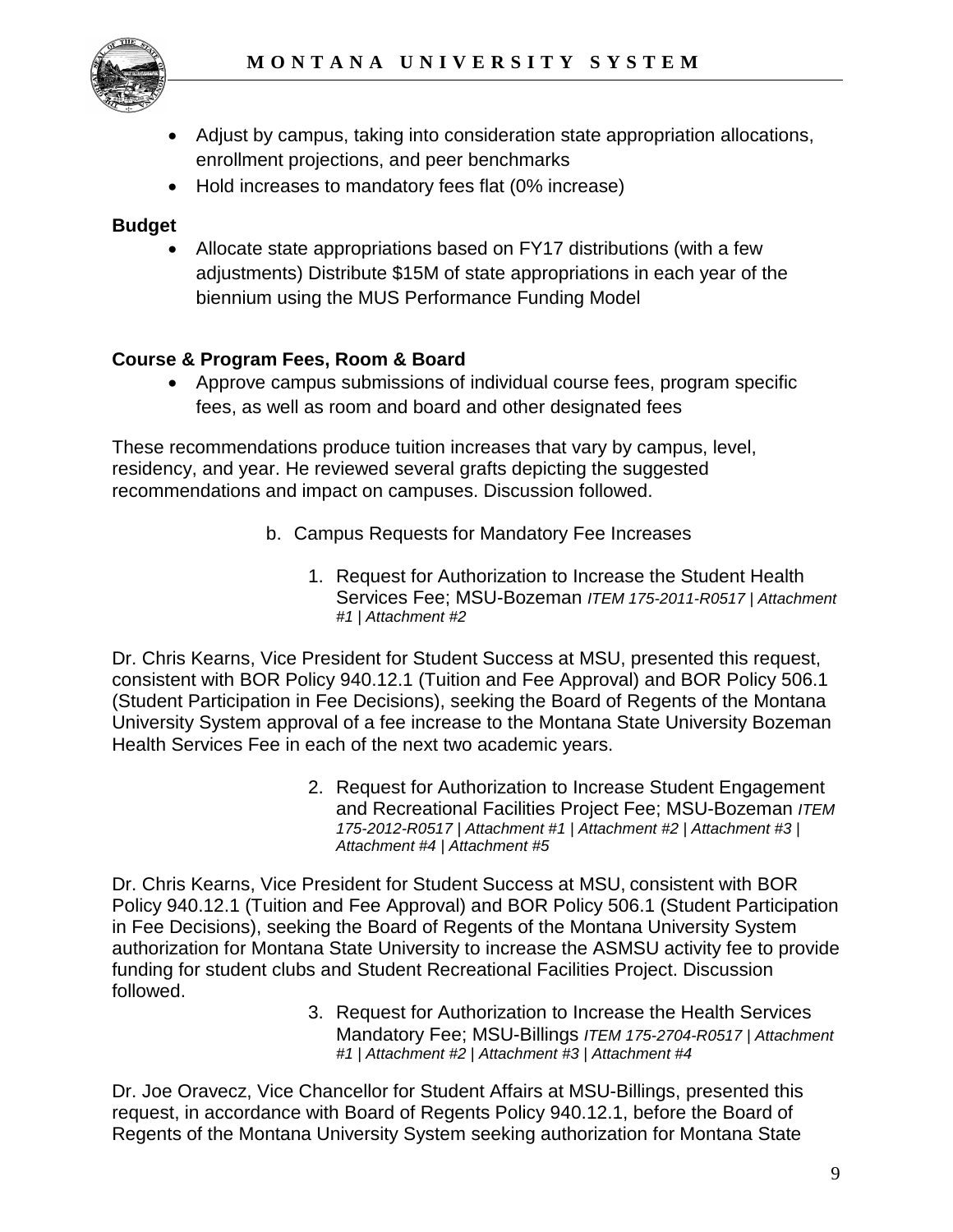

University Billings to increase the health services mandatory fee proposed by the student government and voted in support of by the student body.

> 4. Request for Authorization to Increase the Student Health Fee; MSU-Northern *ITEM 175-2804-R0517 | Attachment #1*

Mr. Brian Simonson, Vice Chancellor for Finance and Administration of MSU-Northern, presented this request, consistent with BOR Policy 940.12.1 (Tuition and Fee Approval) and BOR Policy 506.1 (Student Participation in Fee Decisions) seeking the Board of Regents of the Montana University System approval of a \$20.50 increase to the Montana State University Northern Health Fee.

> 5. Request for Authorization to Adjust ASUM Sustainability Fee – UM-Missoula; *ITEM 175-1008-R0517 | Attachment #1 | Attachment #2 | Attachment #3 | Attachment #4 | Attachment #5*

Outgoing ASUM President Sam Forstag presented this request before the Board of Regents of the Montana University System, seeking authorization for the University of Montana- Missoula to convert the current opt-out sustainability mandatory fee to a nonoptional mandatory fee, beginning fall 2017. Discussion followed.

> 6. Request for Authorization for Increase to the Student Health Services Fee – UM-Missoula; *ITEM 175-1009-R0517 | Attachment #1 | Attachment #2*

Incoming ASUM President Braden Fitzgerald presented this request, consistent with BOR Policy 940.12.1 (Tuition and Fee Approval) and BOR Policy 506.1 (Student Participation in Fee Decisions), seeking the Board of Regents of the Montana University System approval of a fee increase of 3% to the University of Montana Missoula Health Services Fee in each of the next two academic years.

- c. Request for Approval of HB 5, Long-range Building Projects
	- 1. Education Building Expansion, UM-Missoula ITEM *175-1010- R0517 | Attachment #1 |*

Mr. Ron Muffick, Director of Operations & Administration for OCHE, presented this request, consistent with provisions of BOR Policy 1003.7, and as authorized in House Bill 05 of the 2017 Legislative Session, seeking the Board of Regents authorization for the University of Montana to proceed with the construction of a new Academic Building Addition for the Phyllis J. Washington College of Education and Human Sciences on the UM Missoula Campus. This authorization is for \$20,000,000.

> 2. Barnard Hall Renovation, MSU-Bozeman *ITEM 175-2013-R0517 | Attachment#1*

Mr. Ron Muffick, Director of Operations & Administration for OCHE, presented this request, consistent with the provisions of MCA-18-2-102(2)(c) and as authorized in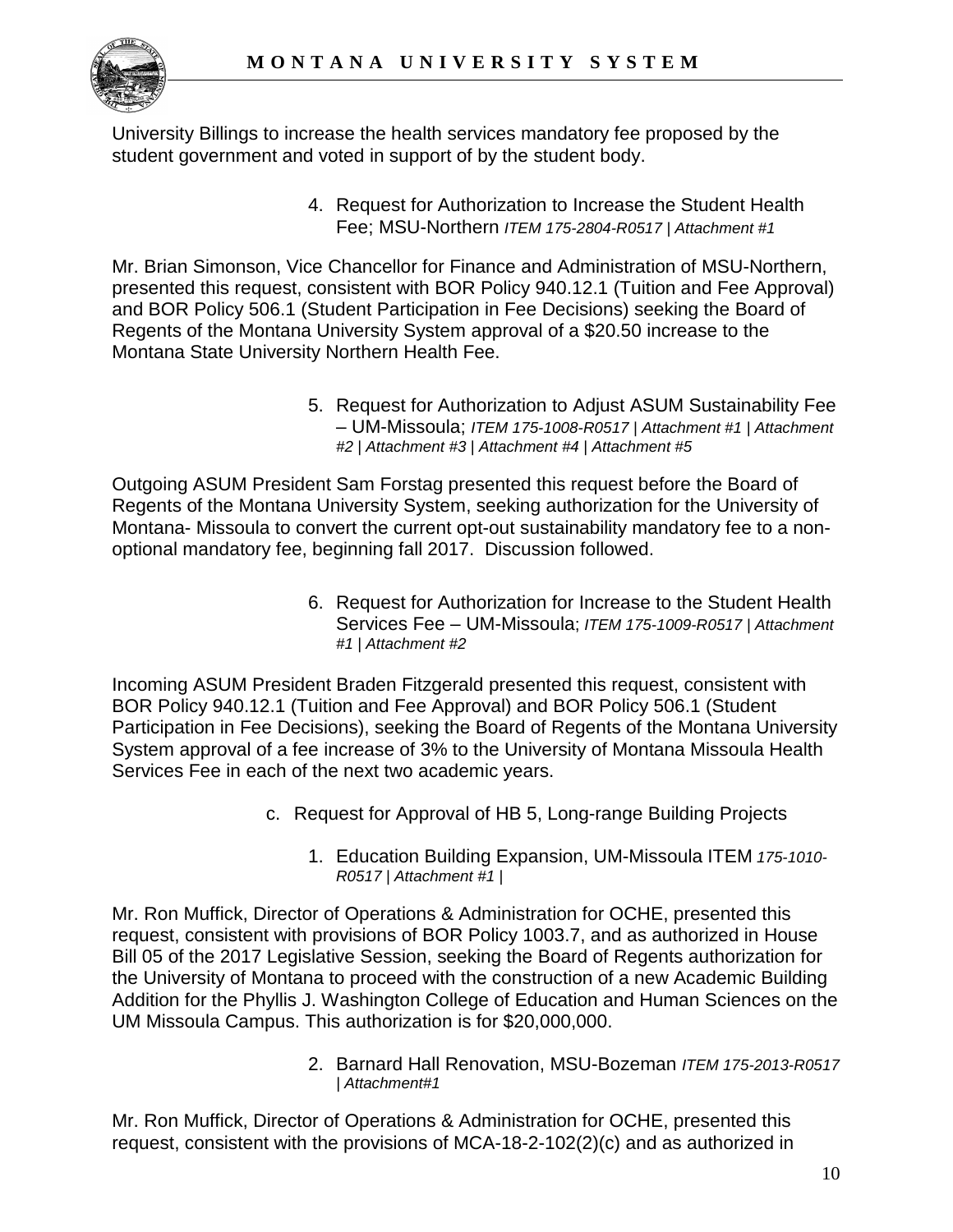

House Bill 5 of the 2017 65th Legislative session, seeking the Board of Regents of Higher Education authorization for the Montana State University to remodel the Barnard Hall lobby. This authorization provides authority to a total of \$1,500,000.

> 3. Request for Authorization to Expend State Funds for Deferred Maintenance; OCHE *ITEM 175-105-R0517*

Mr. Ron Muffick, Director of Operations & Administration for OCHE, presented this request before the board, requesting the Board of Regents of Higher Education authorize campuses to expend \$3 million in State funds, contained in House Bill 5 of the 65th legislative session, for deferred maintenance projects as prioritized and determined by Montana State University and University of Montana facilities and planning staff and the Department of Administration Architecture and Engineering Division. Discussion followed.

> d. Request for Authorization to Construct a Living Learning Center; MT Tech *ITEM 175-1503-R0517 | Attachment #1 | Attachment #2 | Attachment #3a | Attachment #3b | Attachment #3c | Attachment #3d | Attachment #3e*

Chancellor Blackketter presented this request before the board, requesting that the Board of Regents authorize Montana Tech to construct a Living Learning Center in an amount not to exceed \$24.0 million; and Consistent with Section 20-25-402, MCA, Borrowing by the Regents, the Board of Regents adopts a Resolution for Issuance of the Facilities and Improvement Revenue Bonds for the University of Montana (UM) and authorizes UM and the Commissioner of Higher Education of the Montana University System to proceed with the issuance of these bonds in an amount up to \$14.2 million. Discussion followed; Regent Nystuen and Regent Johnstone are recused.

> e. Request for Authorization to Install Permanent Seating, Press Box, Concessions Stand, and Restroom Facilities at Grizzly Softball Stadium; UM-Missoula *ITEM 175-1004-R0517*

Mr. Ron Muffick, Director of Operations & Administration for OCHE, presented this request, consistent with Board of Regents Policy 1003.7, the Board of Regents of the Montana University System authorizes the University of Montana - Missoula to implement steps necessary to install permanent seating, press box, concessions stand, and restroom facilities at the Grizzly Softball Stadium. This authorization is for \$625,000. Discussion followed.

> f. Request for Authorization to Renovate Existing Space in the Student Union Building for Extended University Operations; MSU-Northern *ITEM 175-2801-R0517 | Attachment #1*

Mr. Ron Muffick, Director of Operations & Administration for OCHE, presented this request, consistent with the provisions of Regents Policies 1003.7 and 940.9.2, seeking the Board of Regents of Higher Education authorization for Montana State University-Northern to renovate portions of the Student Union Building on Montana State University –Northern's campus to expand Extended University operations and support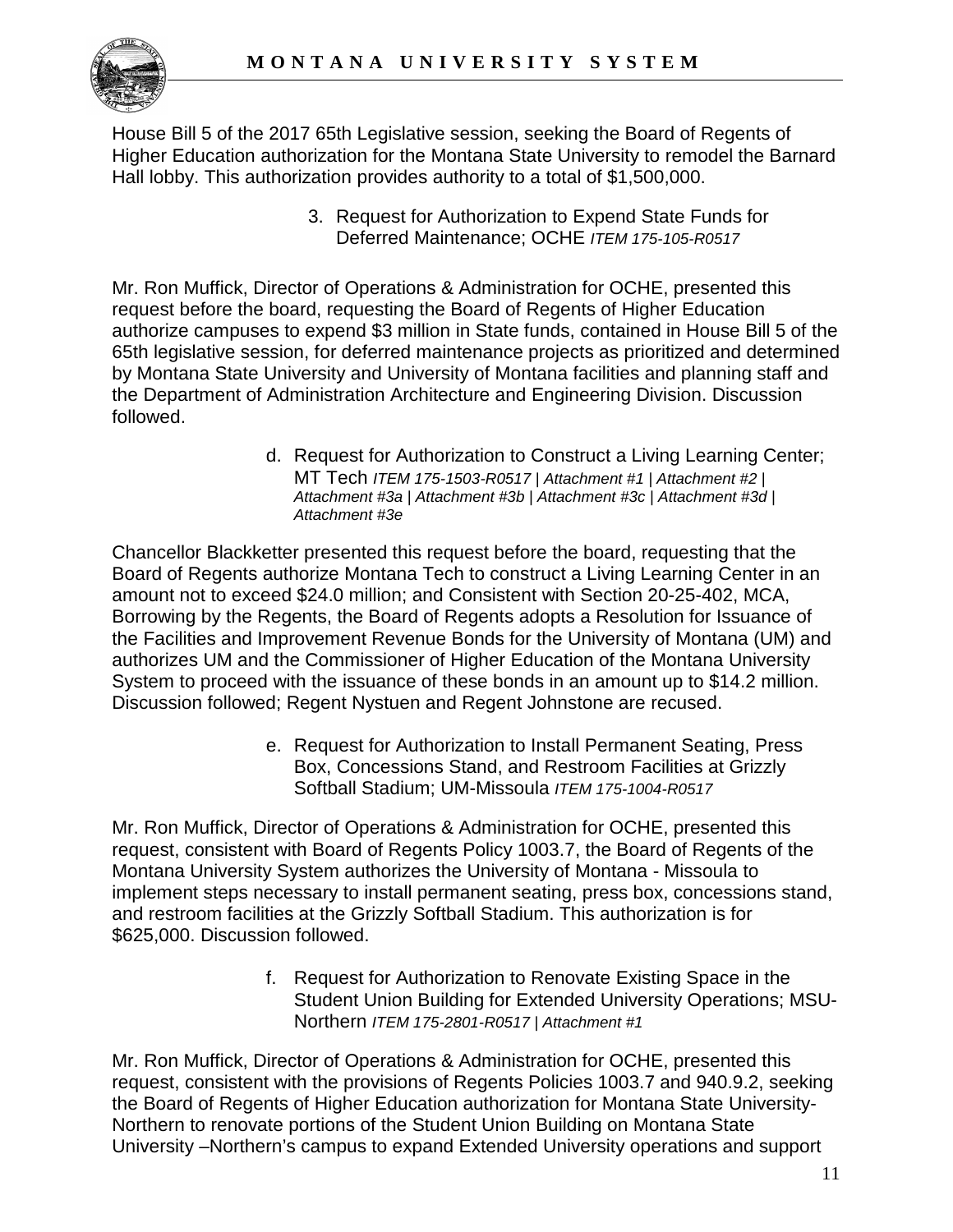

the Little River institute. This authorization is for \$700,000.

g. Request for Approval to Reconcile Legal Settlement of Property Ownership through Land Exchanges and/or Property Use and/or Settlement Agreements between Butte Silver Bow County and Montana Tech of the University of Montana; *ITEM 175-1504-R0517 | Attachment #1 | Attachment #2*

Chancellor Blackketter presented this request, seeking the Board of Regents of the Montana University System authorization for Montana Tech to proceed with clarification of land ownership and use, exchange of land and granting of a perpetual easement with Butte Silver Bow County.

> h. Authorization to Negotiate and Execute the Transfer of Student Loan Guaranty Services; OCHE *ITEM 175-104-R0517*

Mr. Ron Muffick, Director of Operations & Administration for OCHE, presented this request, seeking the Board of Regents of Higher Education authorization to allow the Commissioner of Higher Education to negotiate and execute the transfer of the student loan guaranty services currently provided by the Montana Guaranteed Student Loan Program to a guaranty agency approved by the United States Department of Education.

# **INFORMATION**

a. UM-Missoula Budget Plan Update

President Stearns provided an update to the board. She described the APASP efforts (Academic Priorities and Administrative Services Prioritization), currently underway and are working to prioritize in a serious and systematic way, based on the Dickenson model. She provided an update on VERIP (Voluntary Employee Retirement Incentive Program) which is being offered to faculty over the age of 65; roughly 20% have indicated that they have some interest in the program. She discussed the timeline to date and that the results of this pool will help determine expanded this offer to other groups of faculty. She discussed efforts geared toward achieving operational savings and the current hiring freeze in place. She spoke to enrollment efforts, noting work on affordability and access. She stated that the transitional review team is conducting stress testing in order to focus on ways to be more effective and efficient. She noted that fiscal management, information technology and communications have all been identified as areas that can be better enhanced. She mentioned a few areas of innovation and optimism related to enrollment, these included: joining the Coalition of Affordability and Access, and joining the Raise.me micro-scholarship program, which helps high school students build and obtain micro-scholarships with their successes and achievements throughout high school; and an initiative to move international recruiting over to the admissions office in a reorganization attempt that will increase coordination and effective outreach. She spoke about the Transition Review Team as just one of several efforts underway on campus, to improve organizational efficiencies to improve effectiveness in information tech, fiscal management and communication areas. She discussed the SPCC (Strategic Plan Coordinating Council) who have developed and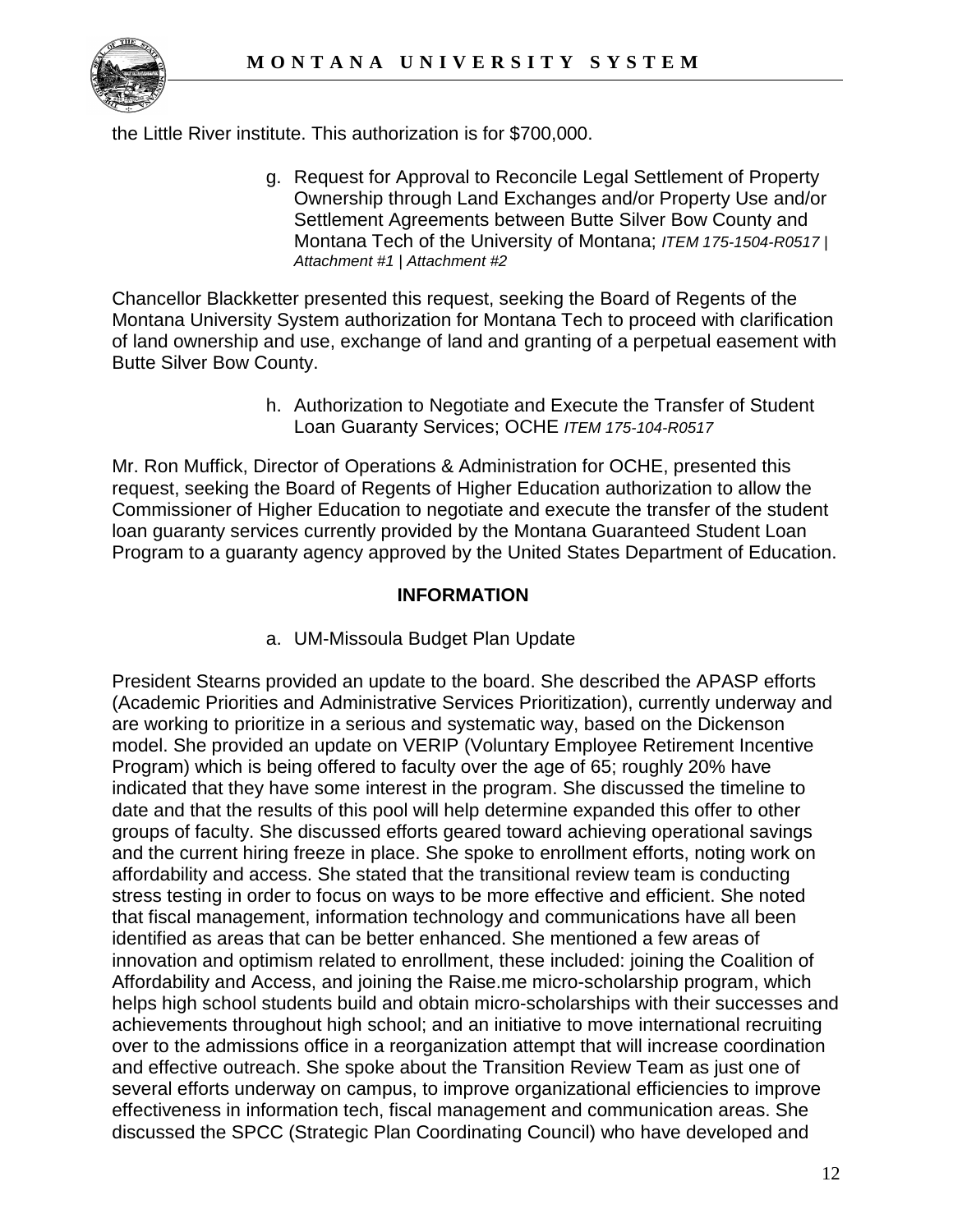

shared a draft strategic plan and have received positive feedback to date. They strengthened the areas of Program Prioritization and better aligned with the MUS strategic plan and focused on the theme of education for the global century. Discussion followed.

b. Annual Authorities Report; MSU-Bozeman | Attachment #1

Mr. Ron Muffick, Director of Operations & Administration for OCHE, noted the annual report, consistent with the provision of Regent's Policy 1003.7, MSU hereby reports the status of existing project authority approved by the Board of Regents, and Legislative Authority, for the Montana State University campuses.

c. Annual Authorities Report; UM-Missoula | Attachment #1

Mr. Ron Muffick, Director of Operations & Administration for OCHE, noted the annual report, consistent with the provision of Regent's Policy 1003.7, MSU hereby reports the status of existing project authority approved by the Board of Regents, and Legislative Authority, for the University of Montana campuses.

> d. Update on Applied Research Laboratory at the MSU Innovation **Campus**

Mr. Terry Leist, Vice President of Administration and Finance at MSU-Bozeman, provided a quick update, noting last November that MSU asked for board authorization to enter into a letter of intent for a lease for an applied research laboratory. Since that time, they are moving forward. He described the innovation campuses, noting that it is part of the Alumni Foundation, located about 1 mile west of campus. This building would allow MSU to conduct research that they currently cannot. The innovation campus conducted a competitive RFP for a developer and negotiations are currently underway with a contractor. MSU plans to bring forth an action item for the lease agreement before the Board at the upcoming July BOR meeting, noting that expected completion of construction is December of 2018.

e. Long Range Building Program

Mr. Ron Muffick, Director of Operations & Administration for OCHE, provided a refresher on the process used for LRBP. This is a continual process throughout the year. During April through September, campuses develop project lists; in late summer through early fall OCHE conducts campus tours; in November-January MSU and UM develop a campus project priority list; in February campuses meet with OCHE to develop a consolidated LRPB project priority list. This list is presented before the Board in March; in May the Board votes to act on the list. In June of 2018, OCHE transits the list to the A&E Division. In October 2018, the Governor develops a Capital Construction plan in preparation for the 2017 Legislative Session. During May of 2019 the Board would act on legislative authorized funding. He discussed the various criteria used for developing projects including: health and life safety, major maintenance of buildings, code compliance, operation and efficiencies in savings, adaptive renovation, and new construction.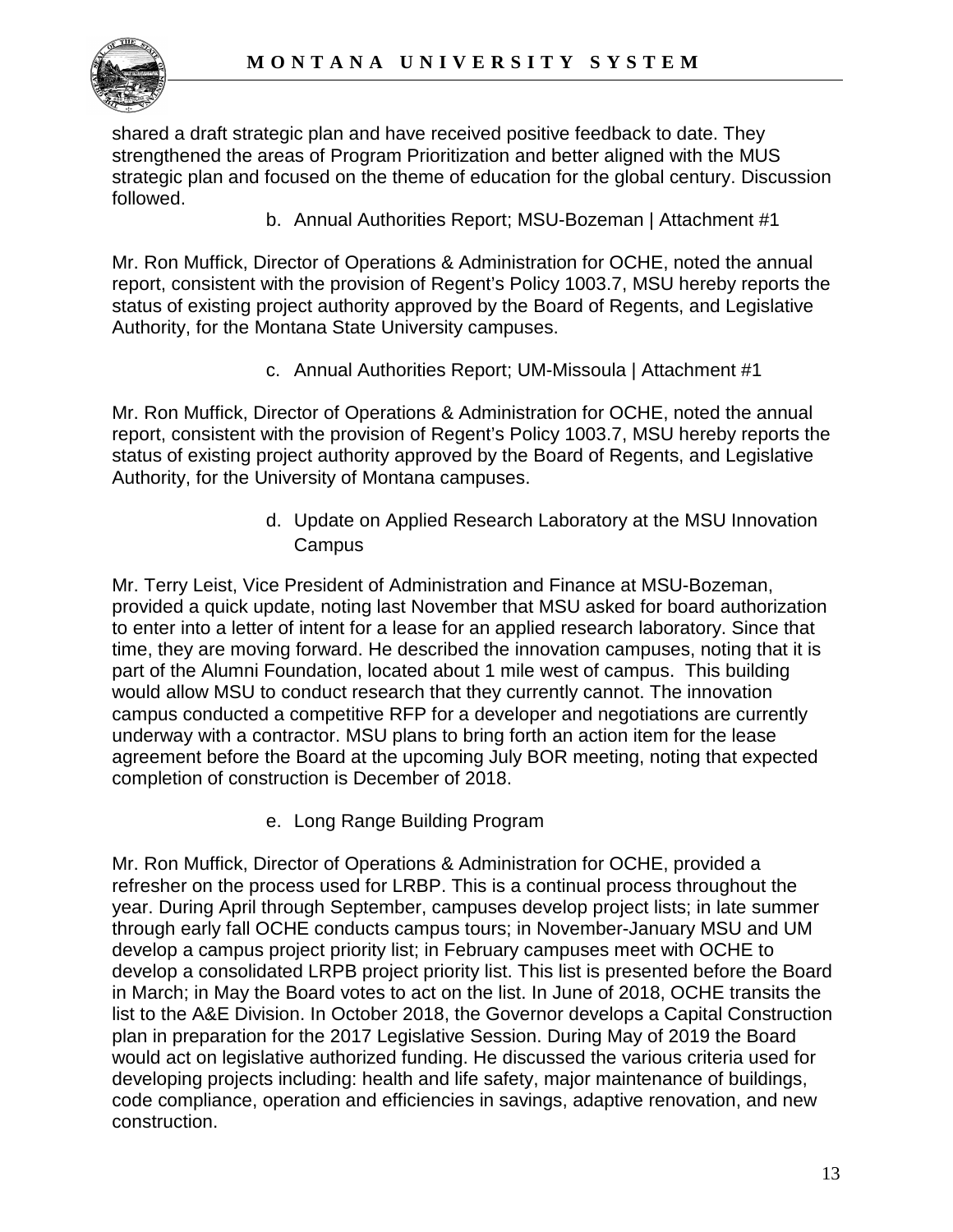

- f. Shared Services Update
	- 1. Inventory of Currently Shared Services
	- 2. Shared Services Prioritization

Mr. Ron Muffick, Director of Operations & Administration for OCHE, provided an update on the Shared Services Initiative. He notes that task force has been actively meeting since January. He noted inventory they developed, which shows what services are currently being shared by campuses. He noted, that this is still a work in progress. In addition, Mr. Muffick presented a list of potential future shared service items prioritized in three tiers (short term, mid, long). Prioritization is based on logistics, costs, and achievability/time to achieve. One new shared services item has entered the implementation phase as a contract has been executed for campuses to use one legal firm to conduct immigration processing for the hiring of foreign nationals. Discussion followed.

### Staff & Compensation Committee

#### **INFORMATION**

a. Overview of Senate Bill 294 (state employee pay plan)

Deputy Commissioner McRae provided an update, noting that SB 294 for the MUS (including Ed. Units, CC's, Agencies, & OCHE) contains \$4.7 million for the biennium. This is based on resident student share of enrollment, rather than traditional state share of current unrestricted funds. He reiterated that if state revenues do not reach a certain level, a cut is triggered and almost all this funding would be forgone. He spoke to the impact this may have on collective bargaining and labor agreements.

#### **CONSENT**

# Emeriti Faculty

- a. Siebert; UM *ITEM 175-1002-R0517*
- b. Martin; MSU *ITEM 175-2001-R0517*
- c. Paul; MSU *ITEM 175-2002-R0517*
- d. Kamowski; MSU Billings *ITEM 175-2701-R0517*
- e. Hobbs; MSU Billings *ITEM 175-2702-R0517*

#### **ACTION**

#### **Staff Items**

a. Montana Tech; *ITEM 175-1500-R0517*

Deputy Commissioner McRae noted this recommendation is for faculty tenure.

b. Helena College; *ITEM 175-1900-R0517*

Deputy Commissioner McRae noted this item contains tenured faculty items and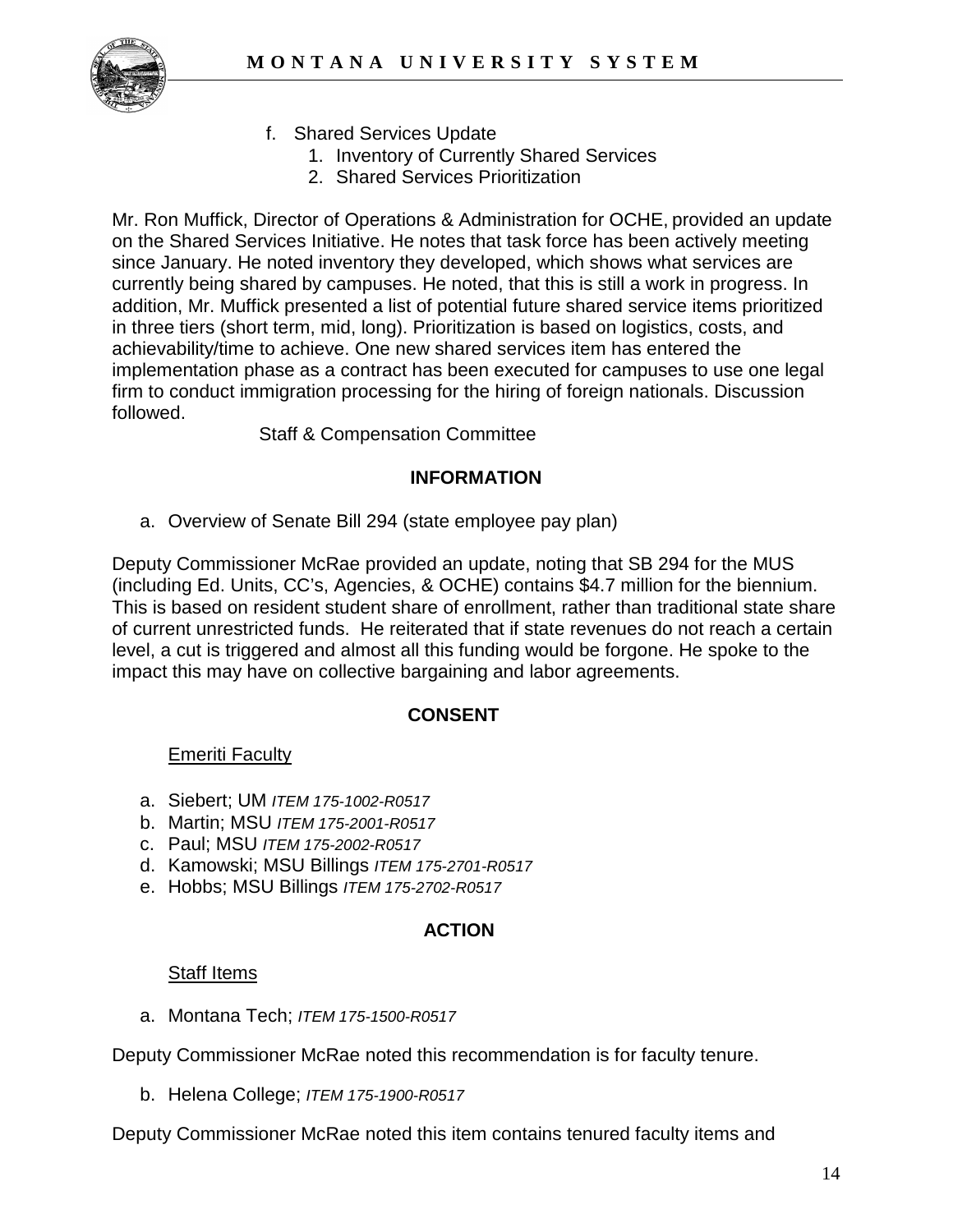

approval of hiring Dr. Jane Baker as interim Dean for Helena College.

b. MSU-Bozeman; *ITEM 175-2000-R0517*

Deputy Commissioner McRae noted that this item includes recommended hires, recommended tenure action, a standard new hire, hiring a director, woman's basketball coach for retention purposes and the official hiring of Provost Bob Mokwa.

c. Policy 407 Employee Equity Interest – Santos; UM-Missoula; *ITEM 175-1003-R0517 | Attachment #1*

Deputy Commissioner McRae presented this request for approval from the Board of Regents of Higher Education to allow UM-Missoula employee Alessander Danna-dos-Santos for an equity interest in and to serve as an officer, employee, or member of a governing board of, Synergy Applied Medical and Research, Inc., a Montana corporation. The Board of Regents of Higher Education further authorizes The University of Montana-Missoula to enter into licensing agreements and contractual arrangements with Synergy Applied Medical and Research, Inc. for use of University facilities, if needed.

d. Policy 407 Employee Equity Interest – Wiedenheft; MSU-Bozeman *ITEM 175-2003- R0517 | Attachment #1*

Deputy Commissioner McRae presented this request for approval from the Board of Regents of Higher Education for MSU-Bozeman employee Blake Wiedenheft to have an equity interest in and to serve as an employee of SurGene, LLC. The Board of Regents of Higher Education further authorizes Montana State University to enter into research agreements, licensing agreements, and contractual arrangements with SurGene LLC for use of University facilities, if needed.

#### Public Comment

Mr. Dillon Ecord, an MSU student spoke in support of the student engagement fee.

Mr. Brad Tucker, an MSU Student and Chairman of Club Sports Council, spoke in support of the student engagement fee.

Mr. Kylar Clifton, ASMSU President, spoke in support of the student health fee and student engagement fee.

Ms. Sam Garcia, an MSU Bozeman student spoke in support of the recreation facility fee and student engagement fee.

Ms. Susan Gilberts, MSU Billings Chair of Academic Senate, asked that elements of PBF be evaluated and how it can harm a school that is trying to become stable.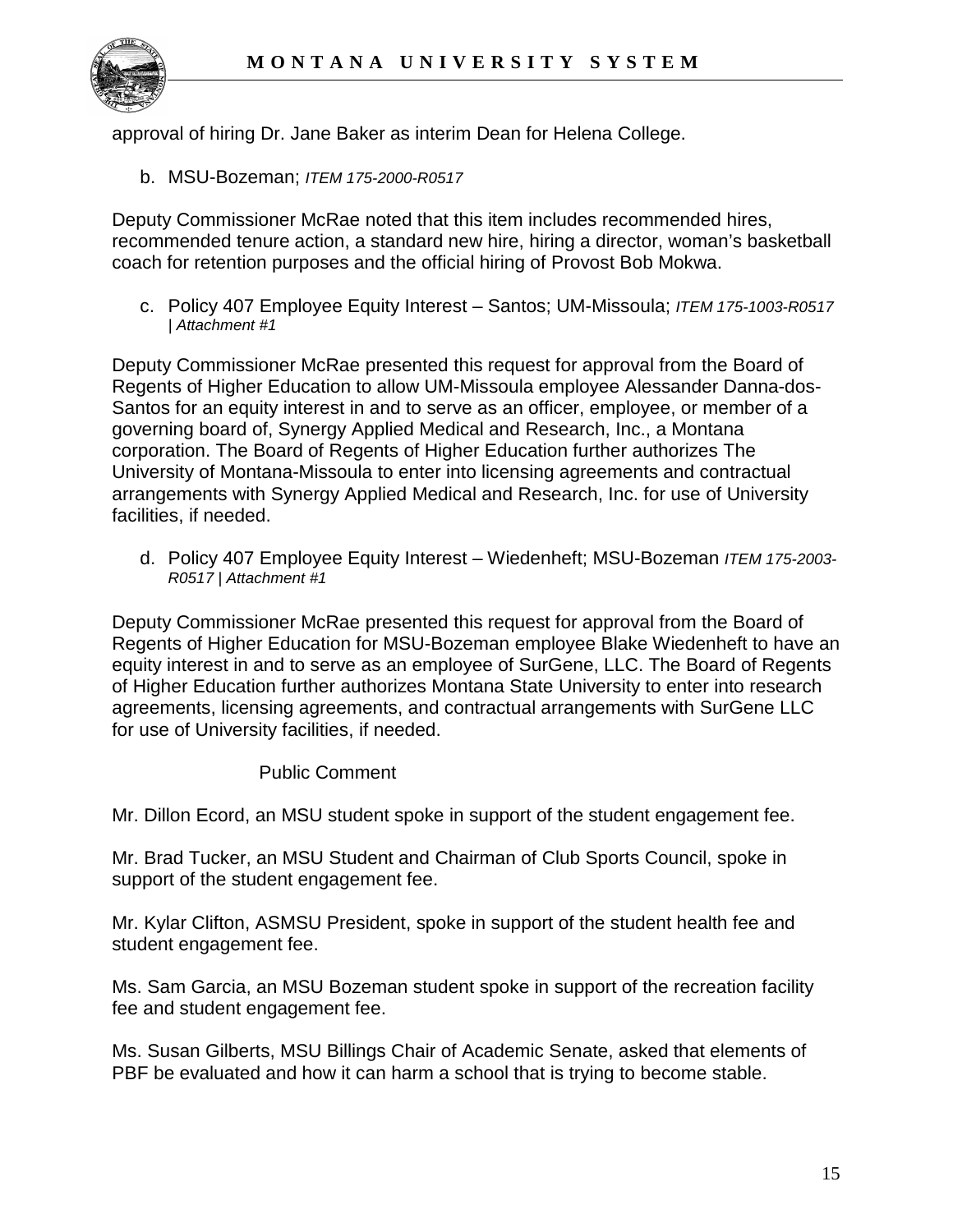

# **Friday, May 26th**

Board Reconvened at 8:40am

Update on 6 Mill Levy

Ms. Molly Bell, on behalf of the Montanans for Higher Education, provided an updated to board on the 6 Mill Levy. She noted that Montanans for Higher Education is a statewide organization advocating of the 6 mill levy which will be voted on in November 2018. She clarified that this is not a new levy, but one voted on every ten years. She discussed the commitment that it represents from past generations toward students in Montana dating back since 1948. She provided historical information noting that the 6- Mill Levy came about in 1920 and since 1948 it has been a primary component of university funding in Montana. It was recently placed on ballot by the 2017 Montana Legislature. She explained that funds are generated by a mill levy tax on property. On average, the tax amounts to 12 cents of every \$1000 in property value. She reiterated that the 6-mill levy is not a new tax. As of 2016-2017, the mill levy provides \$19 million per year, approximately 10% of the total state appropriated funding for higher education. These funds help to provide educational support for approximately 40,000 students. These dollars go towards direct education of students in the form of student services and hiring instructors. She stressed that the 6-Mill Levy is critical because it helps ensure everyone who wants to go to college can attend; ensures the university system is accessible to all; and drives economic growth and helps businesses and communities. Moving forward, without voter approval, the 6-Mill Levy funds will expire. During the upcoming biennium, estimates show the absence of this funding will likely require over \$20 million in state support each year. She discussed the campaign efforts currently underway, noting that they plan to engage early, build statewide support, and create familiarity. She spoke to the endorsements received so far. She noted that help will be needed for this effort. Discussion followed.

Two Year and Community College Committee

#### **INFORMATION**

a. Montana Dept. of Labor and Industry/MUS Joint Partnership Update | Attachment #1 | Attachment #2

Dr. Kirk Lacey, Director of Industry Drive Workforce Development Partnerships and Ms. Pam Bucy, Commissioner of Department of Labor and Industry provided an update to the board. They noted that this partnership is in its 2<sup>nd</sup> year and enjoying incredible success. Commissioner Bucy spoke to the innovation and productivity of this partnership. She spoke to the critical need for this effort related to the worker shortage in Montana and impacts on the economy. Economy predictions are that it will slow down as less people are estimated to have jobs. She emphasized that this must to be data driven, she noted the Missoula College report and now the analysis for the entire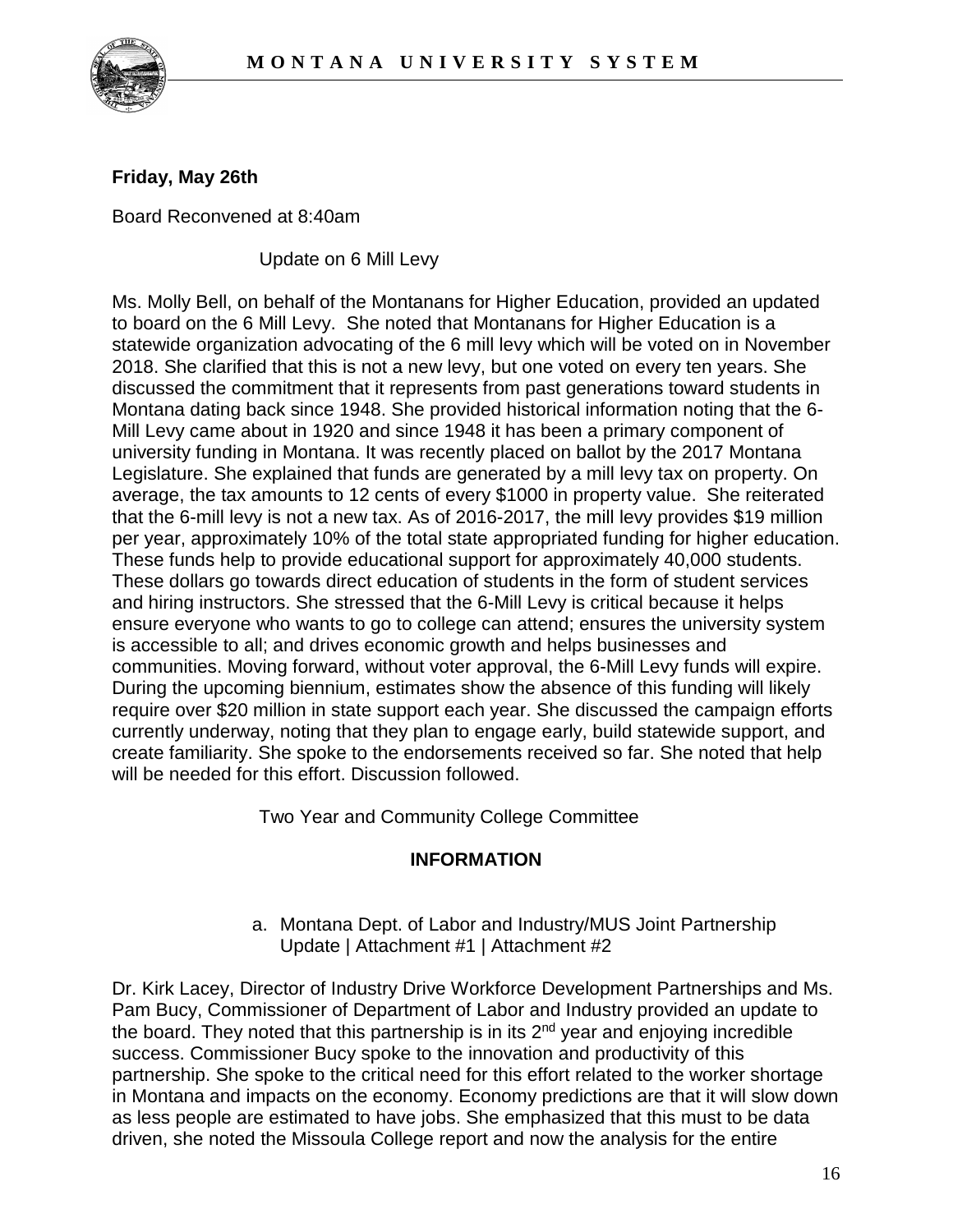

system. Dr. Lacey shared highlights of outcomes from this partnership, including: significant intentional effort to integrate and align staffing and funding resources to braid together limited resources and better drive these efforts in a common direction. Driving significant expansion for pre-apprenticeship opportunities for high school students. Creating talent pipelines through apprenticeship programs. Connecting youth with adult learners to provide opportunities to engage in apprenticeship and gain college credit. He noted that the successful passage of HB 208 – apprenticeship tax credits, will provide an incentive for employers to join these efforts. He discussed the rapid expansion of this endeavor, noting the organization chart and significant reorganization of the unit from one person to 15 people who are dedicated to this effort. He discussed the recently held meeting at Bitterroot College with Hamilton Job Service who partnered with OCHE and DOL to discuss the workforce and specific projects that may address workforce needs. He noted that MSU-Northern has been a leader in apprenticeship work statewide. Progress made to PLA, PLA-to-Associates-to-Bachelor's Degree Completion Pathways. He discussed the creation of new degree pathways for union, business and veteran training programs as well as the pre-approved credit recognition programs for past and future apprentices. Discussion followed.

b. MUS Co-Requisite Initiative Update

Mr. Erik Rose, Director of Workforce Initiatives and Information, led a panel discussion with Dr. Bob Hoar, Provost at MSU-Billings, Dr. Nathan Lindsay, Associate Provost for Dynamic Learning at UM, and Juli Rognlie, a Mathematics Instructor at Gallatin College-MSU, about remediation. Mr. Rose noted that three different workshops were conducted in Montana with participants from all MUS entities. These helped further the dialogue and helped identify challenges, opportunities to expand and share corequisite remediation. He mentioned that over summer an outcomes study of corequisite courses taught in Academic Year 2016-2017 will be conducted and results will be communicated to the Regents and MUS units. He also noted plans to review BOR Policy 301.18 which governs development and remedial education to identify any issues or concerns. Dr. Hoar spoke about the changes to the overall way in which we conduct remediation courses. He explained that in the past, if a remediation course was needed, a student would take that course in preparing for the 105 level course; they are now looking at having the student enroll in the 105 level class but simultaneously providing remediation assistance so that they can succeed and advance through the course. He noted the expansion of courses including corequisite options. Dr. Lindsey spoke to the success and benefits of the corequisite initiative at the University of Montana. He discussed the taskforce on campus that worked to draft a white paper focused on corequisite remediation at UM. This document includes a number of student success initiatives and plans for piloting correctional education in sections of writing and math over the summer in preparation for fall implementation. He noted the many spin off efforts, focused on retention, have spawned from this initiative including: academic boot camp, integrating Ed Ready, and identifying other classes that may need attention given high numbers of withdrawals and low grades. Ms. Rognilie, discussed her findings from the perspective of a faculty member and instructor, she noted the positive increases in completion rates. She discussed the ability to compare the success of students to how they would have done without taking the corequisite course. She noted the excellent collaboration with the registrar office, who are assisting in linking developmental credits with college level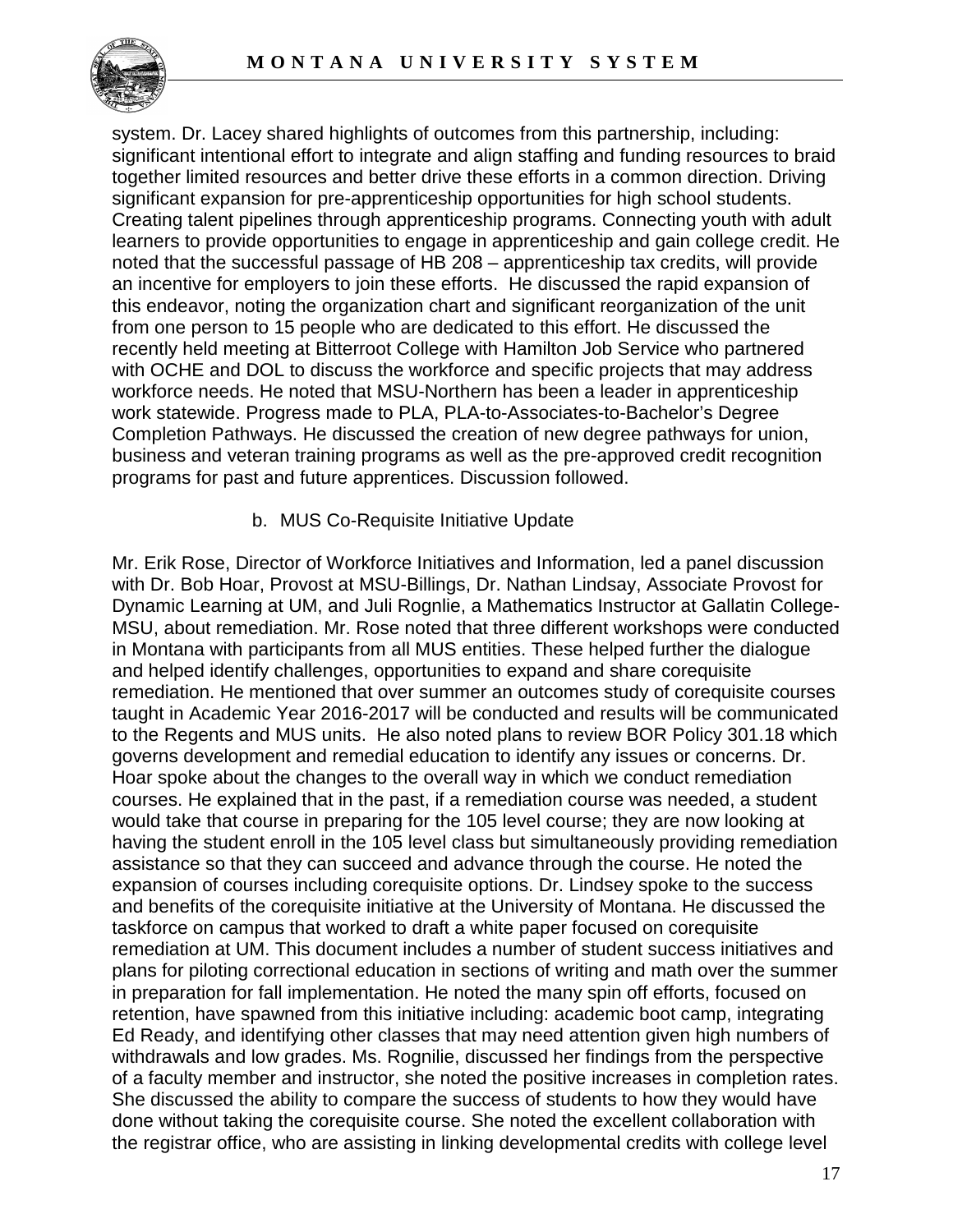

credits. Discussion followed.

c. Potential for Carl D. Perkins Reauthorization | Attachment #1

Ms. Jacque Treaster, Carl D. Perkins Program Manager and Mr. Erik Rose, Director of Workforce Initiatives and Information, spoke to Perkins in Montana noting that 30% of Perkins funding is used at postsecondary institutions, 60% is administered by OPI for secondary career and technical education (CTE), and 10% is used for strengthening Career Pathways (Rural Reserve). They reported that in 2016, Montana received \$5,163,542, with \$3,031,952 awarded to secondary schools and \$2,131,618 awarded to postsecondary institutions. In 2015-2016 Perkins served 10,417 postsecondary students through 12 colleges in Montana, including 3 tribal colleges. For the 17-18 grant cycle, Montana is moving toward a Statewide Career Pathways model for our 10% Rural Reserve. The percentage of Perkins students who attempted a technical skill assessment passed was 96% while 77% of graduates were placed in employment in Montana within a year of exiting. Priority Funding for 17-18 colleges include: building Montana's workforce pipeline, building and strengthening partnerships with industries, improve CTE programs through professional development, industry recognized credentials, and technical skill attainment. Mr. Rose spoke about the Strengthening Career and Technical Education for the 21st Century Act, noting that a near identical bill passed the House of Representative and was unanimously approved by the House Education and Workforce Committee. This empowers state and local community leaders, improves alignment with in-demand jobs, increases transparency and accountability, and ensures a limited federal role.

#### **Committee Reports/Action**

• Academic, Research and Student Affairs Committee

# **ACTION**

a. Institutional Mission Parameters Policy 219.1; OCHE *ITEM 175-102- R0517 | Attachment #1* 

Regent Nystuen made a motion for approval of action item a: Item 175-102-R0517. The motion passed (7-0).

b. Level II Executive Summary *Supporting Documentation*

Regent Sheehy made a motion for approval of action item b. Level II memorandum. The motion passed (7-0).

• Budget, Audit and Enterprise Risk Committee

# **CONSENT**

a. Request for Authorization to Execute a Lease for Additional Area at Kalispell for the Montana State University Nursing Program; MSU-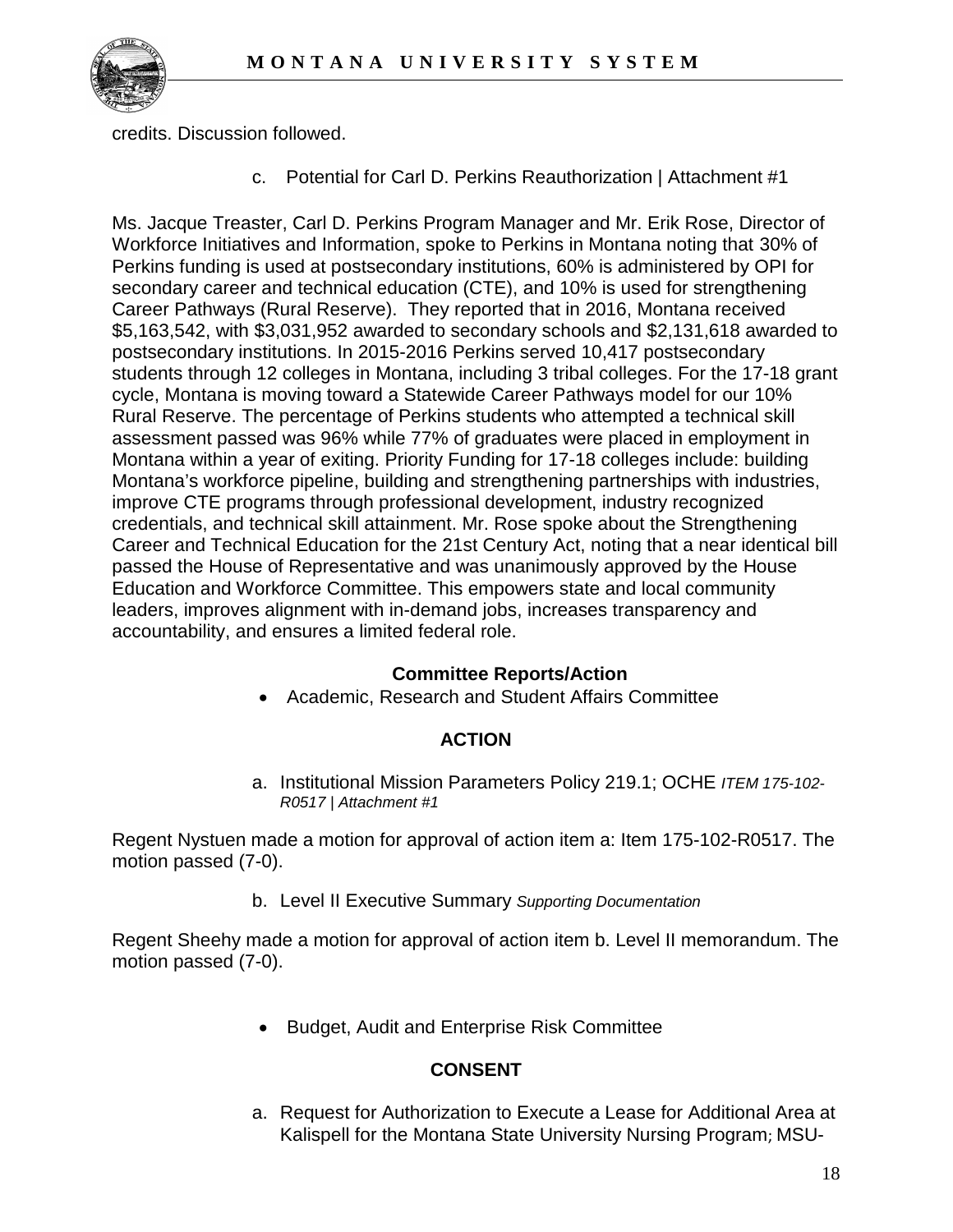

Bozeman *ITEM 175-2007-R0517*

- b. Request for Authorization to Expend Computer Fees; MSU-Bozeman *ITEM 175-2004-R0517*
- c. Request for Authorization to Expend Student Equipment Fees; MSU-Bozeman *ITEM 175-2005-R0517*
- d. Request for Authorization to Expend Student Computer Fee Allocation; MSU-Billings *ITEM 175-2703-R0517*
- e. Request for Authorization to Expend Computer Fees; MSU-Northern *ITEM 175-2802-R0517*
- f. Request for Authorization to Expend Student Equipment Fees; Great Falls College-MSU *ITEM 175-2901-R0517*
- g. Request for Authorization to Expend Student Computer Fees; Great Falls College-MSU *ITEM 175-2902-R0517*
- h. Request for Authorization to Expend Student Computer Fees; Montana Tech *ITEM 175-1502-R0517*
- i. Request for Authorization to Expend Student Computer Fees; Helena College-UM *ITEM 175-1901-R0517 | Attachment #1 | Attachment #2*
- j. Request for Authorization for Renewal of Operating Agreement; MSU-Northern *ITEM 175-2803-R0517 | Attachment #1*

Regent Johnstone made a motion for approval of the consent agenda items  $a - j$ . The motion passed (7-0).

#### **ACTION**

a. 2019 Biennial Budget Recommendations; OCHE *ITEM 175-103- R0517*

Regent Albrecht made a motion for approval of action item a. Item 175-103-R0517. Discussion followed. The motion passed (7-0).

- b. Campus Requests for Mandatory Fee Increases
	- 1. Request for Authorization to Increase the Student Health Services Fee; MSU-Bozeman *ITEM 175-2011-R0517 | Attachment #1 | Attachment #2*

Regent Johnstone made a motion for approval of action item b. #1. Item 175-2011- R0517. Discussion followed. The motion passed (6-0). Regent Johnstone excused.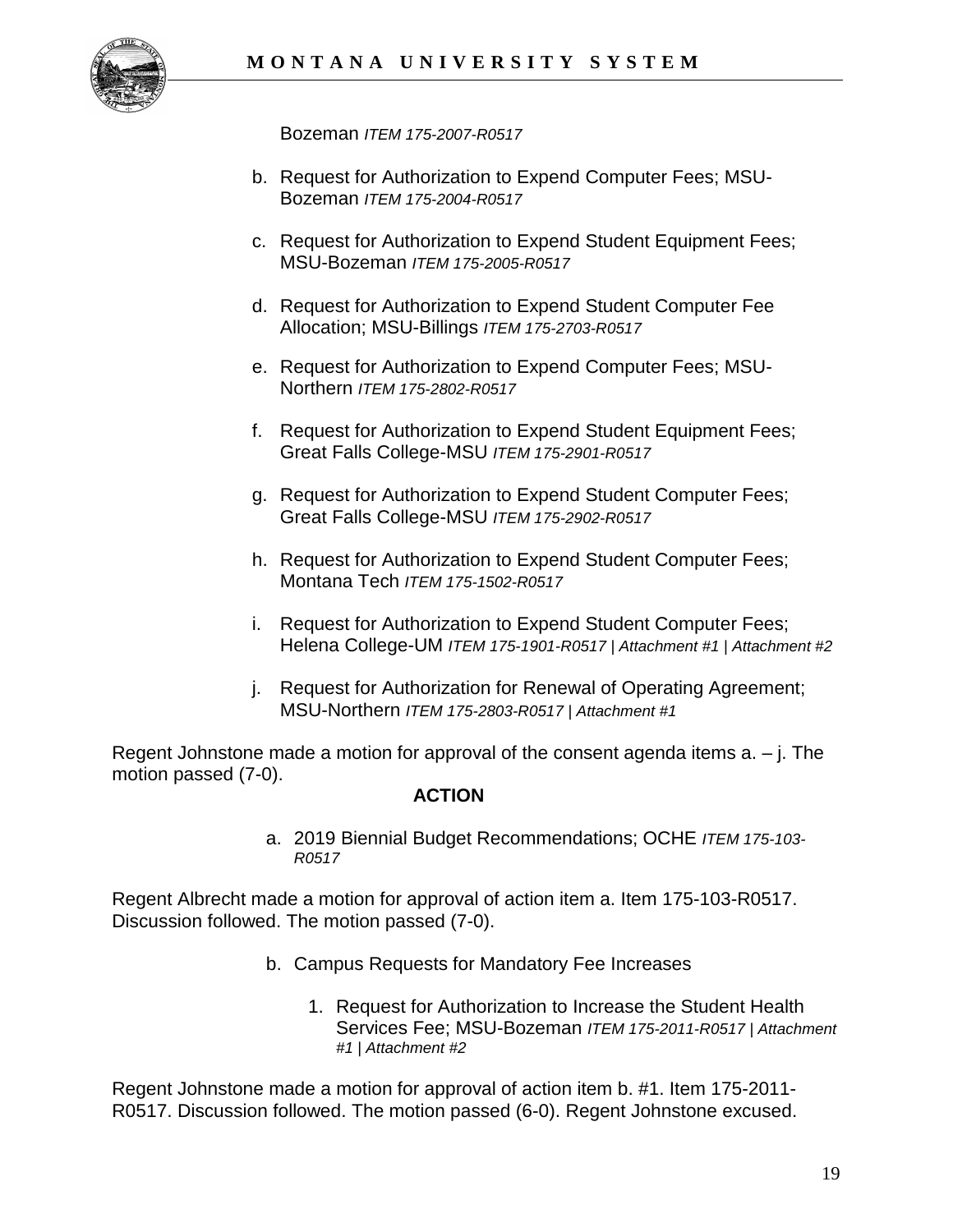

2. Request for Authorization to Increase Student Engagement and Recreational Facilities Project Fee; MSU-Bozeman *ITEM 175-2012-R0517 | Attachment #1 | Attachment #2 | Attachment #3 | Attachment #4 | Attachment #5*

Regent Sheehy made a motion for approval of action item b. #2. Item 175-2012-R0517. Discussion followed. The motion failed (3-3), Regent Johnstone was excused.

Regent Albrecht made a motion to reconsider the vote on Item 175-2012-R0517: Request for Authorization to Increase Student Engagement and Recreational Facilities Project Fee; MSU-Bozeman. Discussion followed. Motion passed (6-0) Regent Johnstone was excused.

Regent Nystuen made a motion for approval of item 175-2012-R0517. Discussion followed. A roll call vote was taken, motion passed (4-2) Regent Johnstone was excused. Regents Birky and Tuss voting no.

> 3. Request for Authorization to Increase the Health Services Mandatory Fee; MSU-Billings *ITEM 175-2704-R0517 | Attachment #1 | Attachment #2 | Attachment #3 | Attachment #4*

Regent Nystuen made a motion for approval of action item b. #3. Item 175-2704-R0517. The motion passed (6-0), Regent Johnstone was excused.

> 4. Request for Authorization to Increase the Student Health Fee; MSU-Northern *ITEM 175-2804-R0517 | Attachment #1*

Regent Albrecht made a motion for approval of action item b. #4. Item 175-2804-R0517. The motion passed (6-0), Regent Johnstone excused.

> 5. Request for Authorization to Adjust ASUM Sustainability Fee – UM-Missoula; *ITEM 175-1008-R0517 | Attachment #1 | Attachment #2 | Attachment #3 | Attachment #4 | Attachment #5*

Regent Lozar made a motion for approval of action item b. #5 Item 175-1008-R0517 Discussion followed. The motion failed (2-4), Regent Johnstone was excused.

> 6. Request for Authorization for Increase to the Student Health Services Fee – UM-Missoula; *ITEM 175-1009-R0517 | Attachment #1 | Attachment #2*

Regent Albrecht made a motion for approval of action item b. #6 Item 175-1009-R0517. The motion passed (6-0), Regent Johnstone was excused.

c. Request for Approval of HB 5, Long-range Building Projects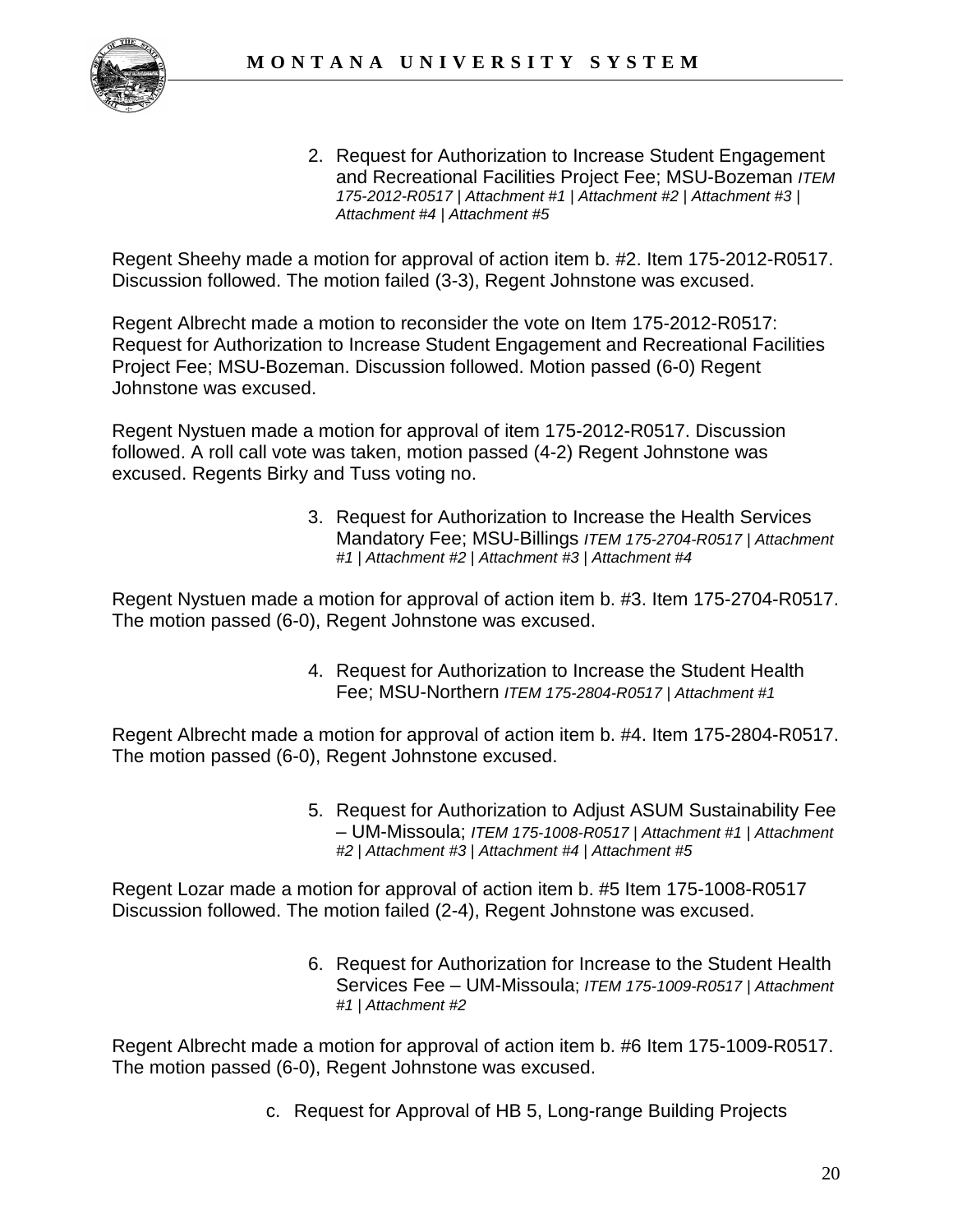

1. Education Building Expansion, UM-Missoula ITEM *175-1010- R0517 | Attachment #1 |* 

Regent Albrecht made a motion for approval of action item c. #1 Item 175-1010-R0517. The motion passed (6-0), Regent Johnstone was excused.

> 2. Barnard Hall Renovation, MSU-Bozeman *ITEM 175-2013-R0517 | Attachment#1*

Regent Albrecht made a motion for approval of action item c. #2 Item 175-2013-R0517. The motion passed (6-0), Regent Johnstone was excused.

> 3. Request for Authorization to Expend State Funds for Deferred Maintenance; OCHE *ITEM 175-105-R0517*

Regent Nystuen made a motion for approval of action item c. #3. Item 175-105-R0517. The motion passed (6-0), Regent Johnstone was excused.

> d. Request for Authorization to Construct a Living Learning Center; MT Tech *ITEM 175-1503-R0517 | Attachment #1 | Attachment #2 | Attachment #3a | Attachment #3b | Attachment #3c | Attachment #3d | Attachment #3e*

Regent Albrecht made a motion for approval of action item d. Item 175-1503-R0517. The motion passed (5-0), Regent Nystuen recused himself from voting and Regent Johnstone was excused.

> e. Request for Authorization to Install Permanent Seating, Press Box, Concessions Stand, and Restroom Facilities at Grizzly Softball Stadium; UM-Missoula *ITEM 175-1004-R0517*

Regent Nystuen made a motion for approval of action item 3. Item 175-1004-R0517. The motion passed (6-0), Regent Johnstone was excused.

> f. Request for Authorization to Renovate Existing Space in the Student Union Building for Extended University Operations; MSU-Northern *ITEM 175-2801-R0517 | Attachment #1*

Regent Lozar made a motion for approval of action item f. Item 175-2801-R0517. The motion passed (6-0), Regent Johnstone was excused.

> g. Request for Approval to Reconcile Legal Settlement of Property Ownership through Land Exchanges and/or Property Use and/or Settlement Agreements between Butte Silver Bow County and Montana Tech of the University of Montana; *ITEM 175-1504-R0517 | Attachment #1 | Attachment #2*

Regent Albrecht made a motion for approval of action item g. Item 175-1504-R0517. The motion passed (6-0), Regent Johnstone was excused.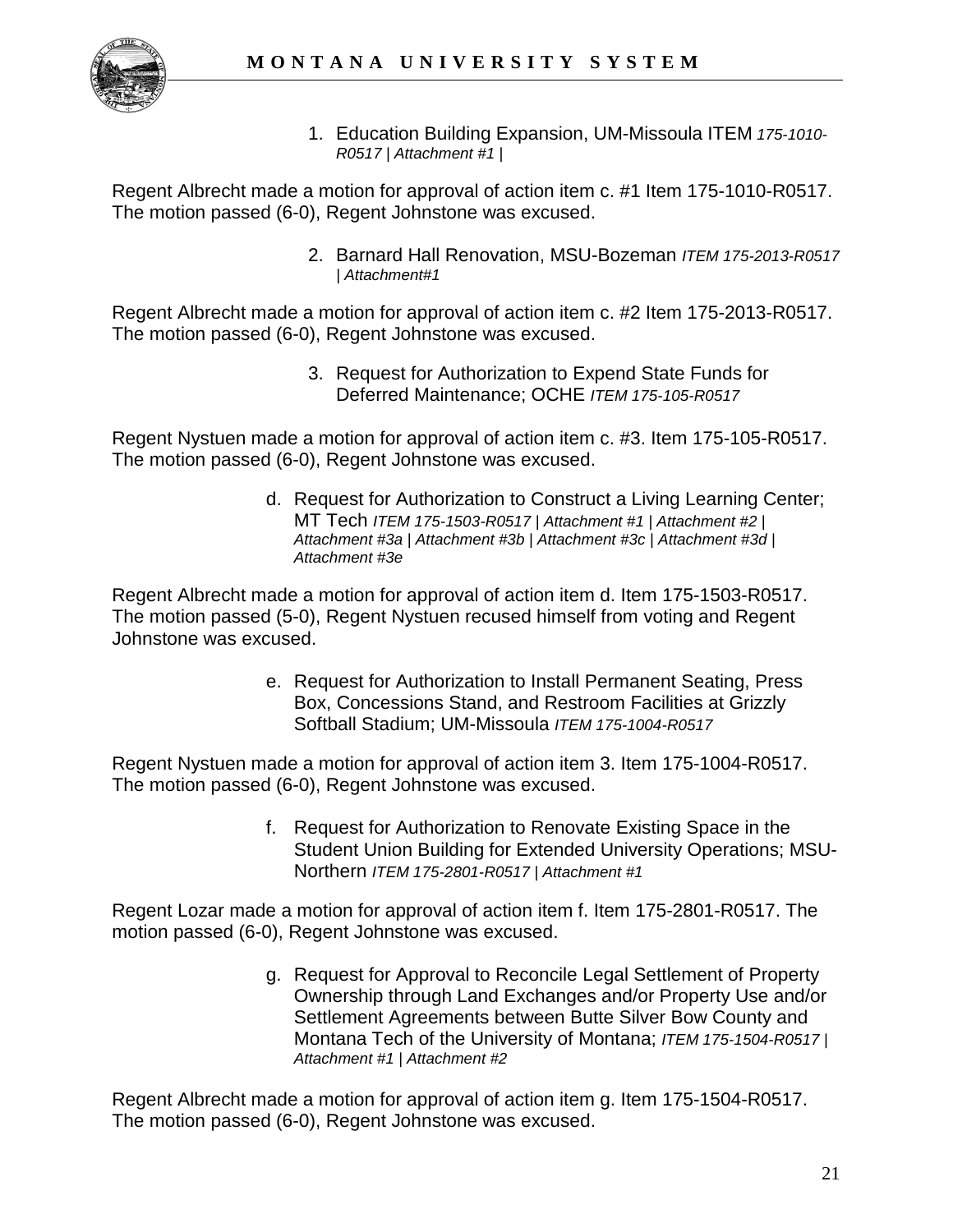

h. Authorization to Negotiate and Execute the Transfer of Student Loan Guaranty Services; OCHE *ITEM 175-104-R0517*

Regent Lozar made a motion for approval of action item h. Item 175-104-R0517. The motion passed (6-0), Regent Johnstone was excused.

• Staff & Compensation Committee

# **CONSENT**

# **Emeriti Faculty**

- a. Siebert; UM *ITEM 175-1002-R0517*
- b. Martin; MSU *ITEM 175-2001-R0517*
- c. Paul; MSU *ITEM 175-2002-R0517*
- d. Kamowski; MSU Billings *ITEM 175-2701-R0517*
- e. Hobbs; MSU Billings *ITEM 175-2702-R0517*

Regent Nystuen made a motion for approval of consent agenda, items a. -e. The motion passed (6-0) Regent Johnstone excused.

### **ACTION**

#### Staff Items

a. Montana Tech; *ITEM 175-1500-R0517*

Regent Nystuen made a motion for approval of action item a. Item 175-1500-R0517. The motion passed (6-0), Regent Johnstone was excused.

b. Helena College; *ITEM 175-1900-R0517*

Regent Albrecht made a motion for approval of action item b. Item 175-1900-R0517. The motion passed (6-0) Regent Johnstone was excused.

c. MSU-Bozeman; *ITEM 175-2000-R0517*

Regent Lozar made a motion for approval of action item c. Item 175-2000-R0517. The motion passed (6-0) Regent Johnstone was excused.

> d. Policy 407 Employee Equity Interest – Santos; UM-Missoula; *ITEM 175-1003-R0517 | Attachment #1*

Regent Albrecht made a motion for approval of action item d. Item 175-1003-R0517. The motion passed (6-0) Regent Johnstone was excused.

> e. Policy 407 Employee Equity Interest – Wiedenheft; MSU-Bozeman *ITEM 175-2003-R0517 | Attachment #1*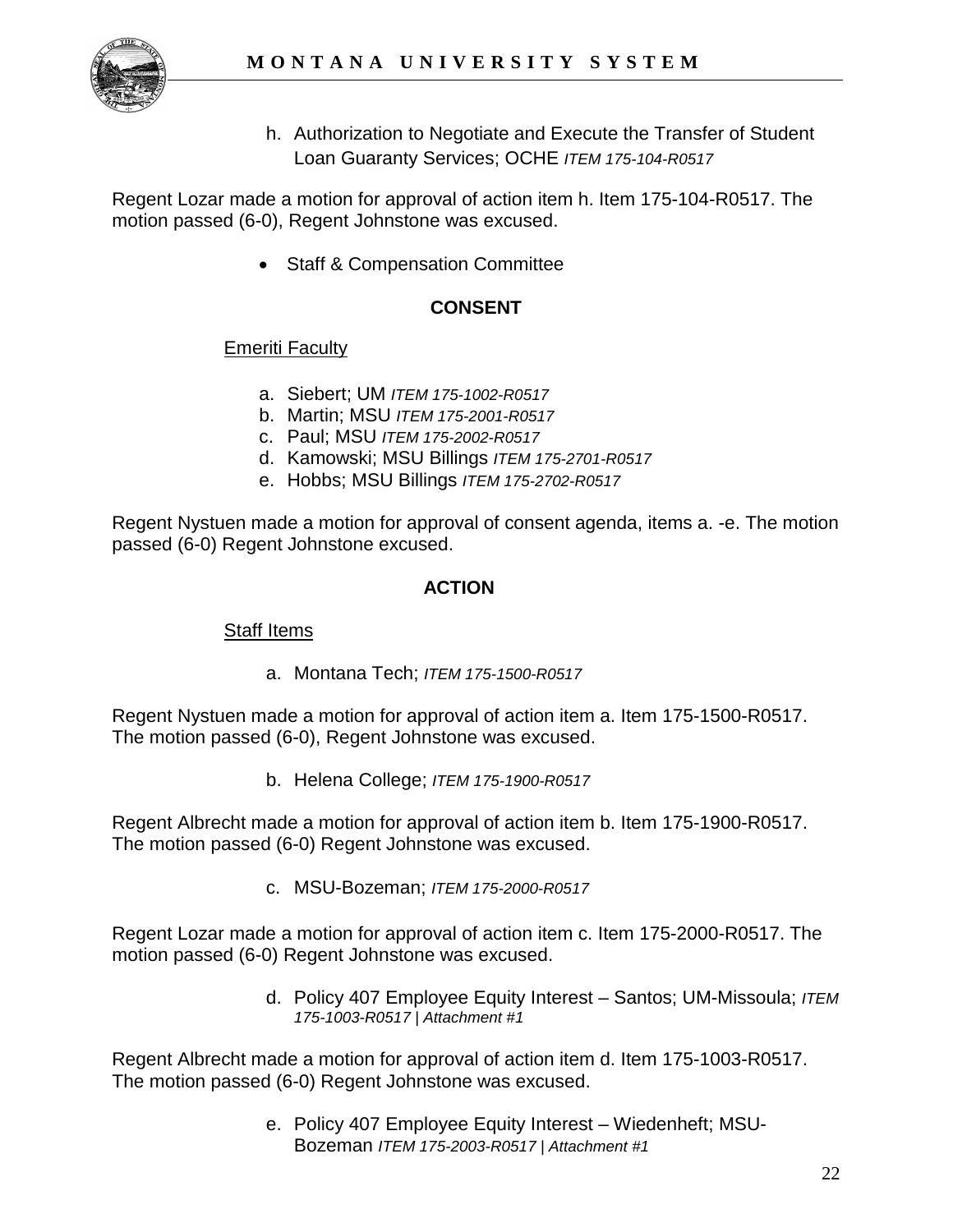

Regent Sheehy made a motion for approval of action item e. Item 175-2003-R0517. The motion passed (6-0) Regent Johnstone was excused.

Student Appeals

• Student Appeal #1

Regent Tuss explained the process related to the student appeal. No motion was made; therefore, the Commissioner's decision is upheld.

• Student Appeal #2

Regent Tuss explained the process related to the student appeal. No motion was made; therefore, the Commissioner's decision is upheld.

#### Election of Officers

Commissioner Christian discussed the process as it relates to Article IV of the by-laws.

Regent Tuss made a nomination for Regent Albrecht to serve as Board Chair. Regent Sheehy made a second nomination for Regent Johnstone to serve as Board Chair. A roll call vote was taken for the first nomination, for Regent Albrecht to serve as board chair. The motion failed (3-3) Regent Johnstone was excused.

A roll call vote was taken for the second nomination, for Regent Johnstone to serve as board chair. The motion failed (3-3) Regent Johnstone was excused.

Regent Nystuen made a motion of nomination for Regent Albrecht to serve as Board Chair. Discussion followed. A roll call vote was taken for the first nomination, for Regent Albrecht to serve as board chair. The motion passed (6-0) Regent Johnstone was excused.

Regent Tuss made a motion of nomination for Regent Lozar to serve as Vice Chair. Regent Birky made a motion of nomination for Regent Nystuen to serve as Vice Chair. A roll call vote was taken for the first nomination, for Regent Lozar to serve as Vice Chair. The motion failed (3-3) Regent Johnstone was excused.

A roll call vote was taken for the second nomination, for Regent Nystuen to serve as Vice Chair. The motion failed (3-3) Regent Johnstone was excused.

Regent Birky made a motion of nomination for Regent Nystuen to serve as Vice Chair. A roll call vote was taken for the first nomination, for Regent Nystuen to serve as Vice Chair. Discussion followed. The motion passed (6-0) Regent Johnstone was excused.

#### Public Comment

Ms. Joy Honea, President of MSU-Billings Faculty Association, spoke to the voluntary employee incentive plan and asked for consideration of expanding that plan to other